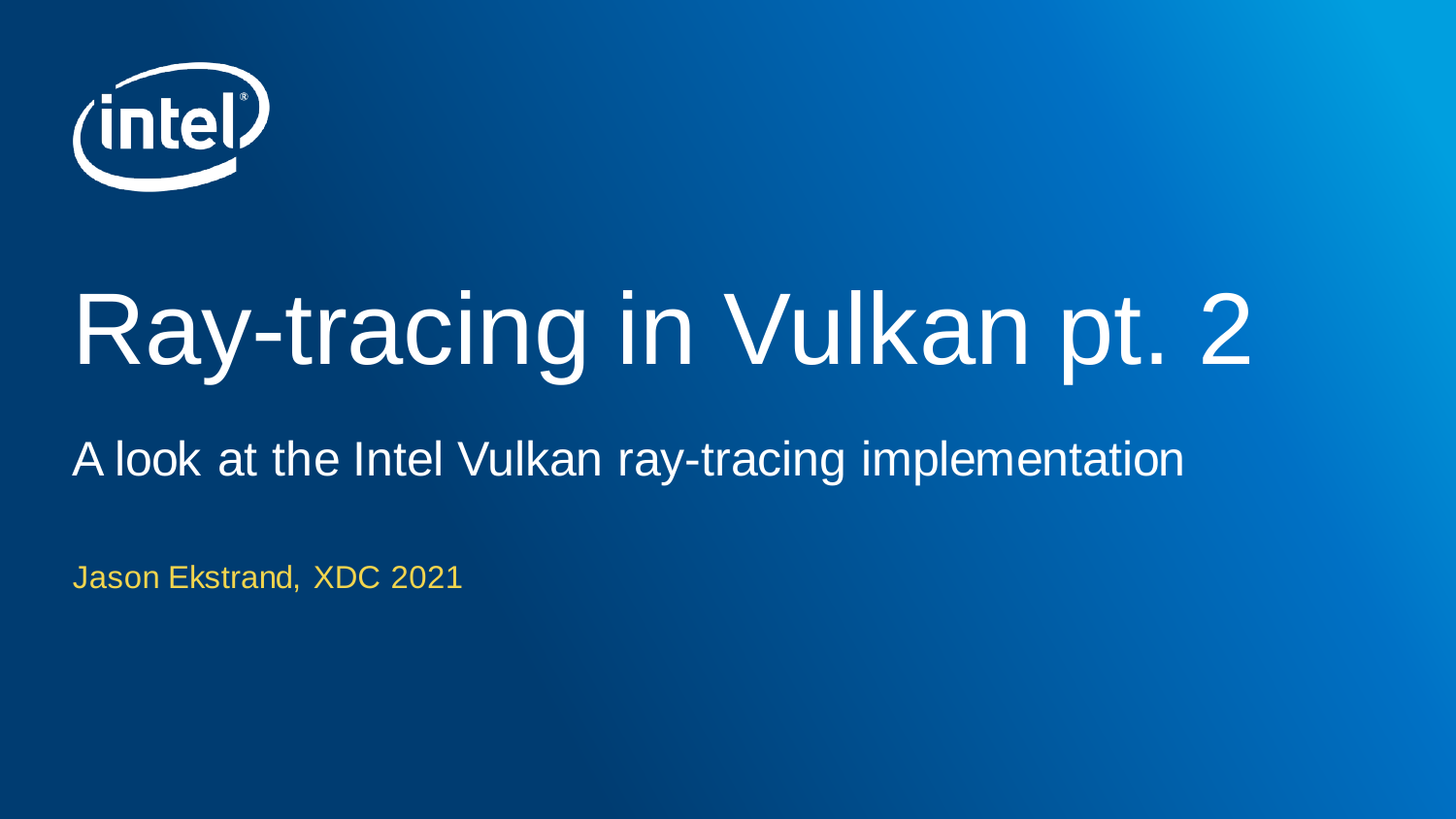#### Who am 1?

- Name: Jason Ekstrand
- Employer: Intel
- First freedesktop.org commit: wayland/31511d0e dated Jan 11, 2013
- What I work on: Everything Intel but not OpenGL front-end
	- src/intel/\*
	- src/compiler/nir
	- src/compiler/spirv
	- src/mesa/drivers/dri/i965
	- src/gallium/drivers/iris

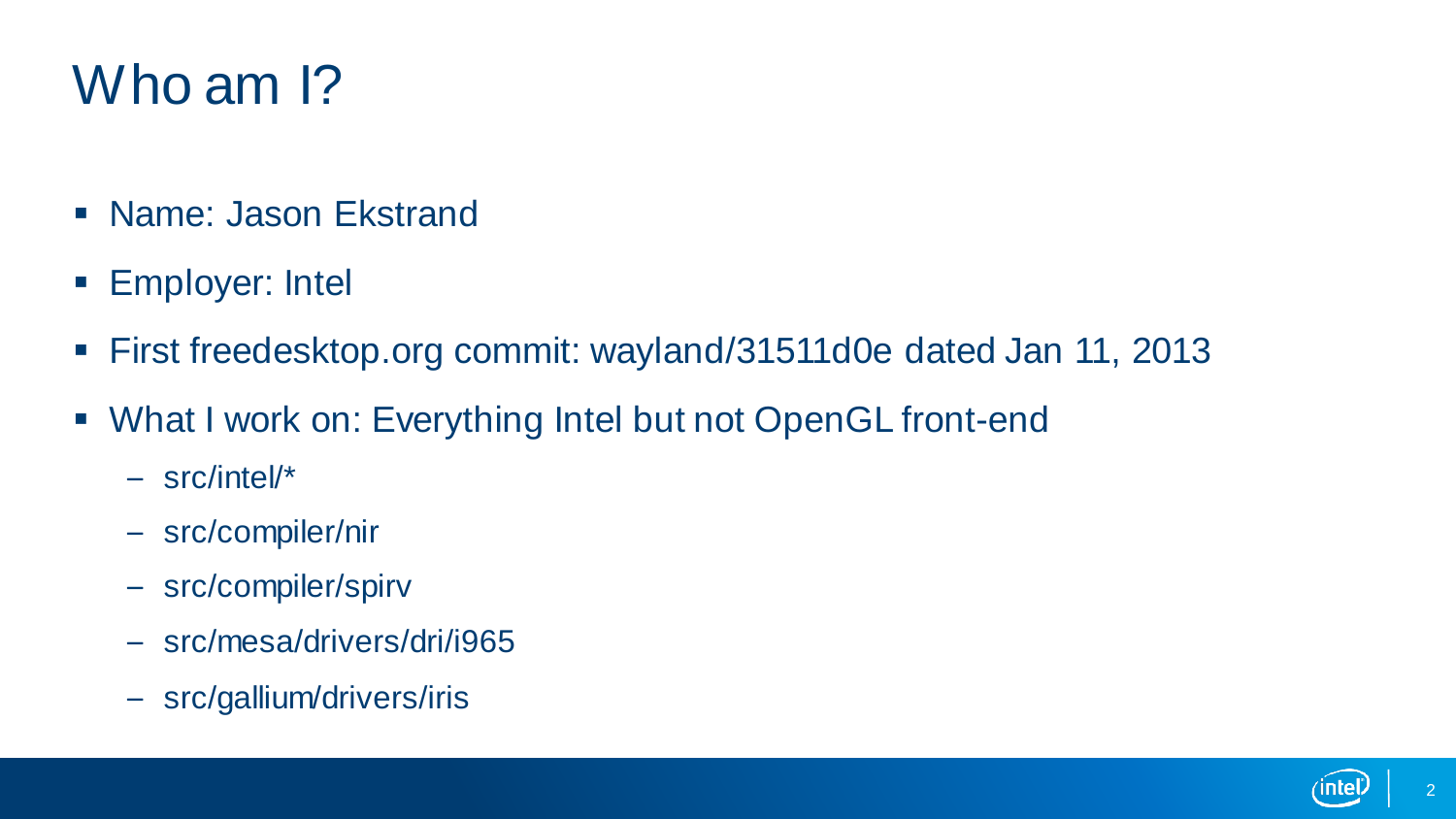# Last time, on Ray-tracing in Vulkan...





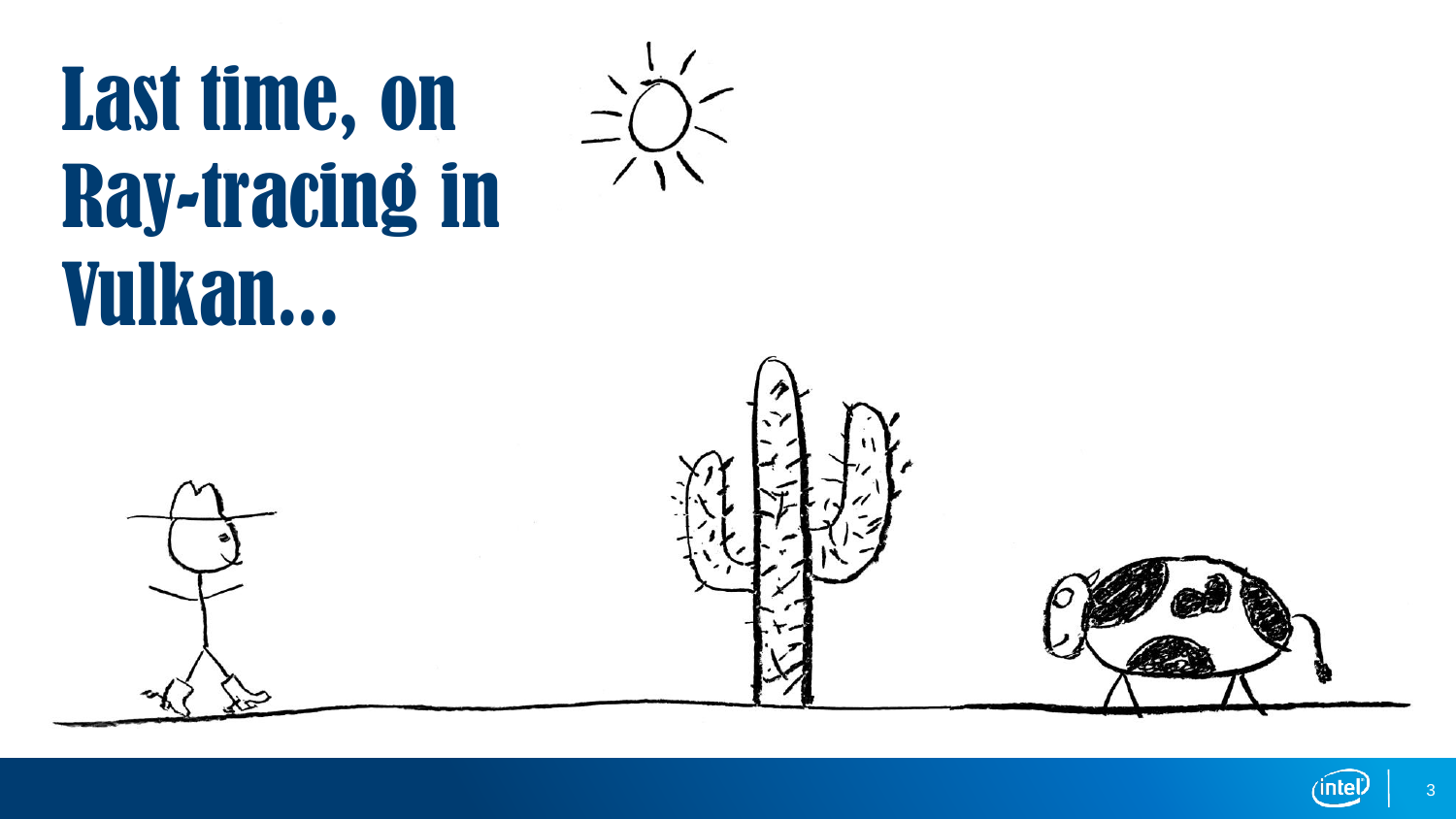### Shader calls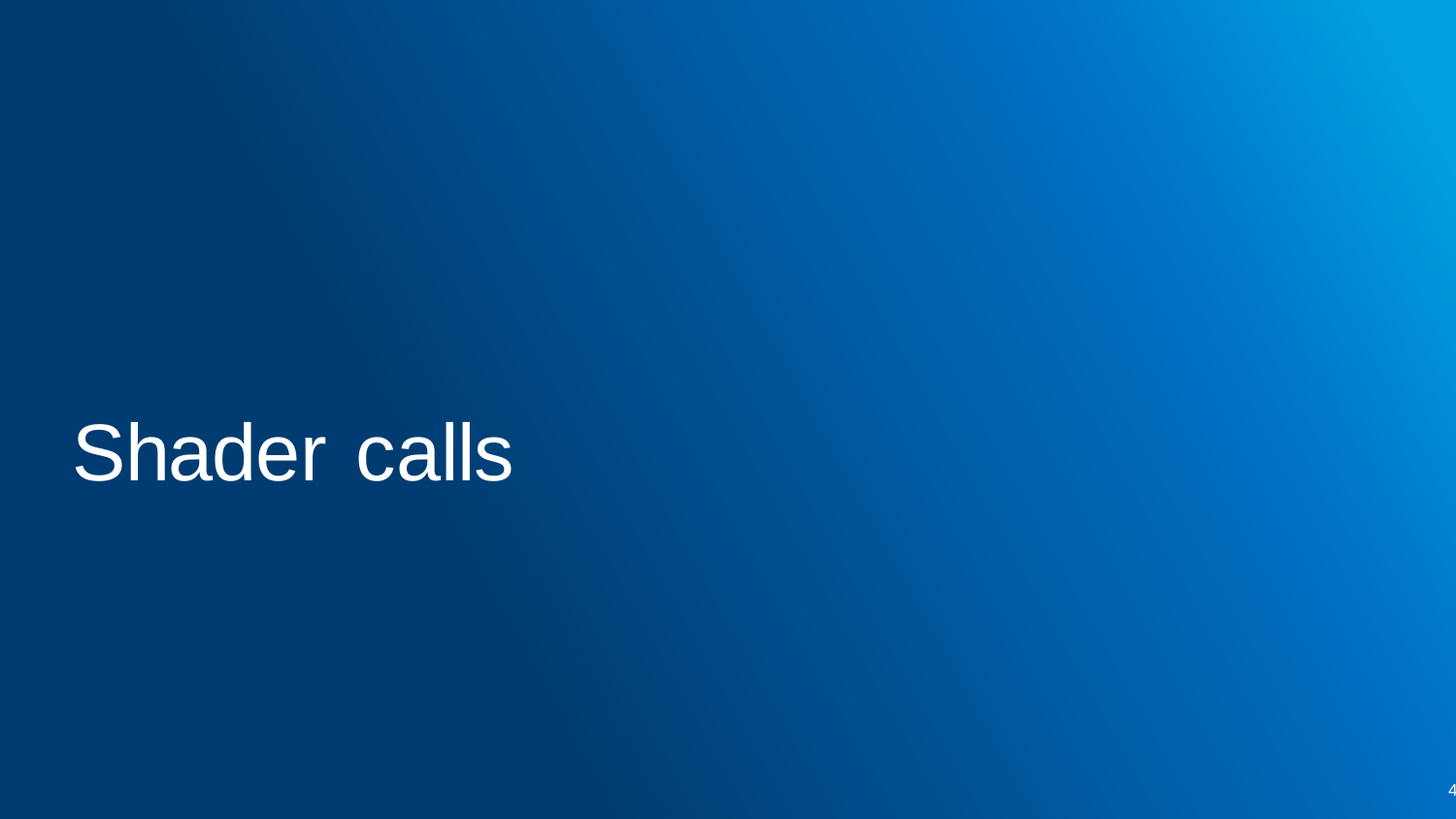#### Shader calls in Vulkan

A quick run-down:

- All possible callable shaders are provided as part of one mega-pipeline
- All callable shaders are provided via **S**hader **B**inding **T**ables (SBTs)
	- Filled with shader group handles queried from the pipeline
- A callable shader can be invoked from another shader via OpExecuteCallableKHR
- Data is passed between shaders via variables decorated with the CallableDataKHR storage class
- When the called shader completes, control returns to the calling shader

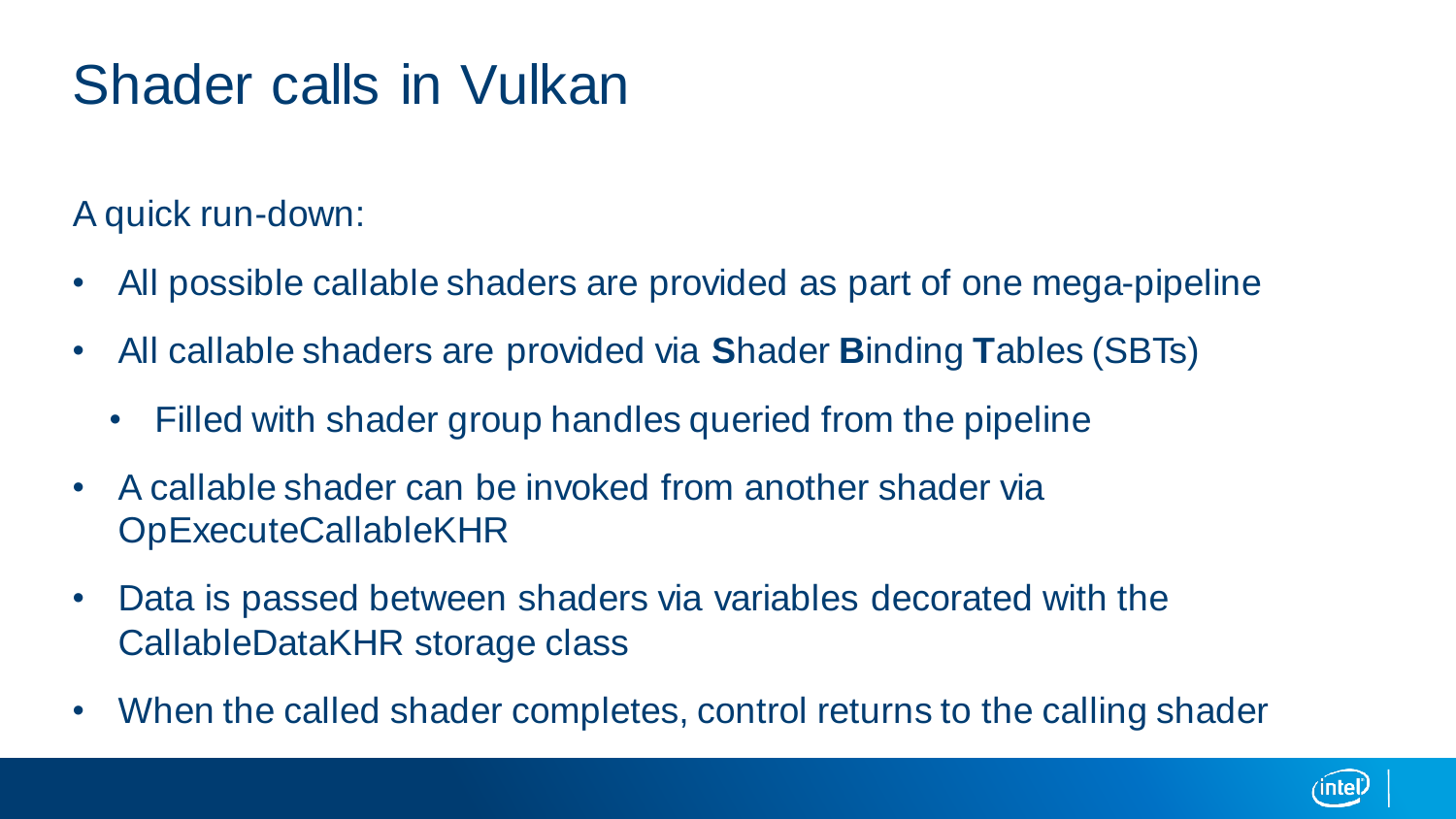#### Bindless shaders in Intel HW

- COMPUTE\_WALKER has a **B**indless **T**hread **D**ispatch (BTD) mode
	- Incompatible with shared memory (no real "local workgroup" concept)
	- Causes it to generate a thread ID for each invocation
- Each callable shader is represented by a BINDLESS SHADER RECORD
	- Contains the start address, SIMD width, and local data offset
- Bindless shaders are invoked using the BTD\_SPAWN message
	- Takes a pointer to a BINDLESS SHADER RECORD and a thread ID
- Threads are terminated with a BTD SPAWN with the "retire" bit set

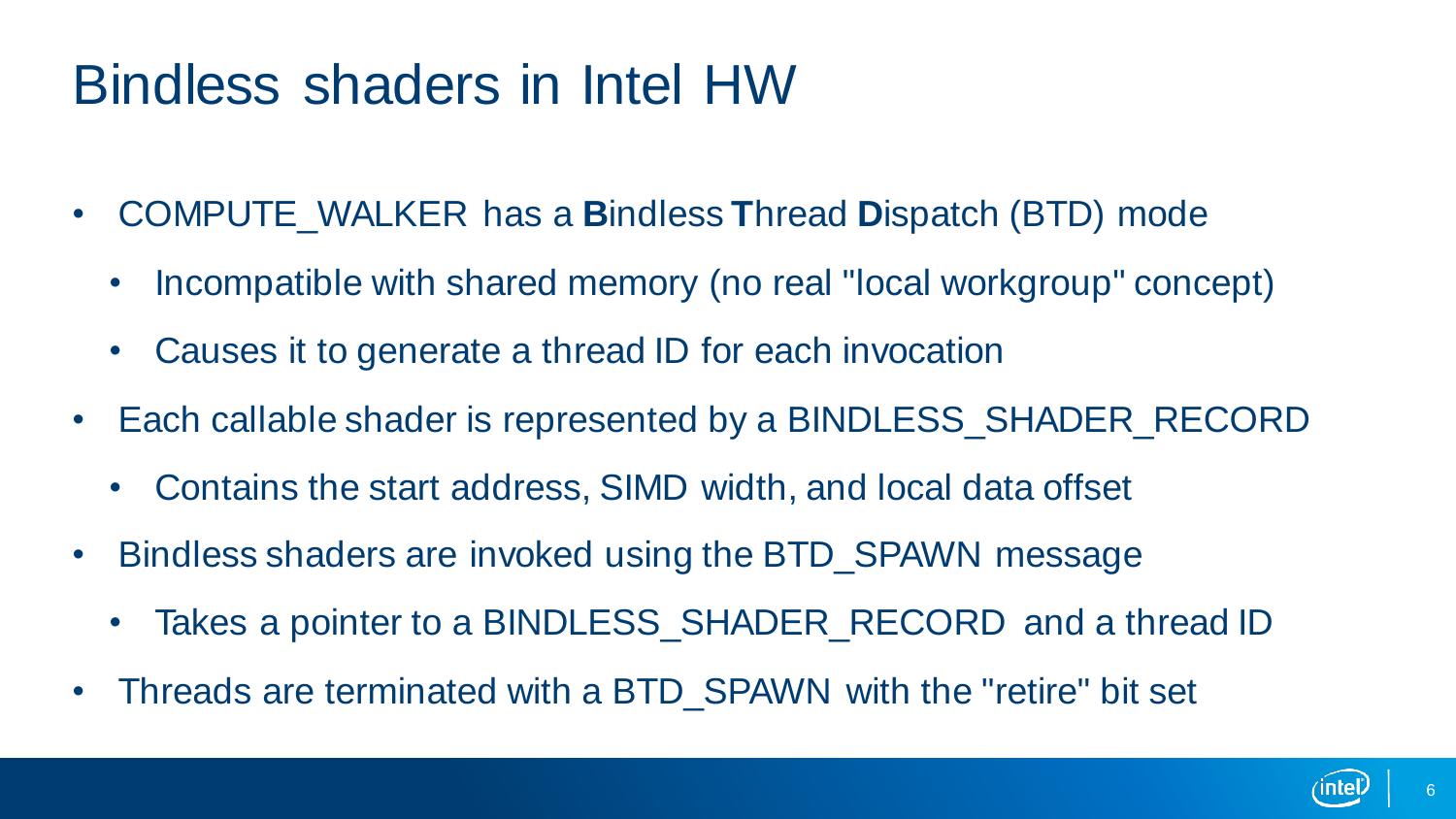#### Bindless shaders in Intel HW

The bindless shaders themselves are pretty bare-bones:

- Thread ID
- Global data pointer (passed into BTD\_SPAWN)
- Local data pointer (BSR address + local data offset in BSR)

It's up to you to build whatever you want out of these primitives

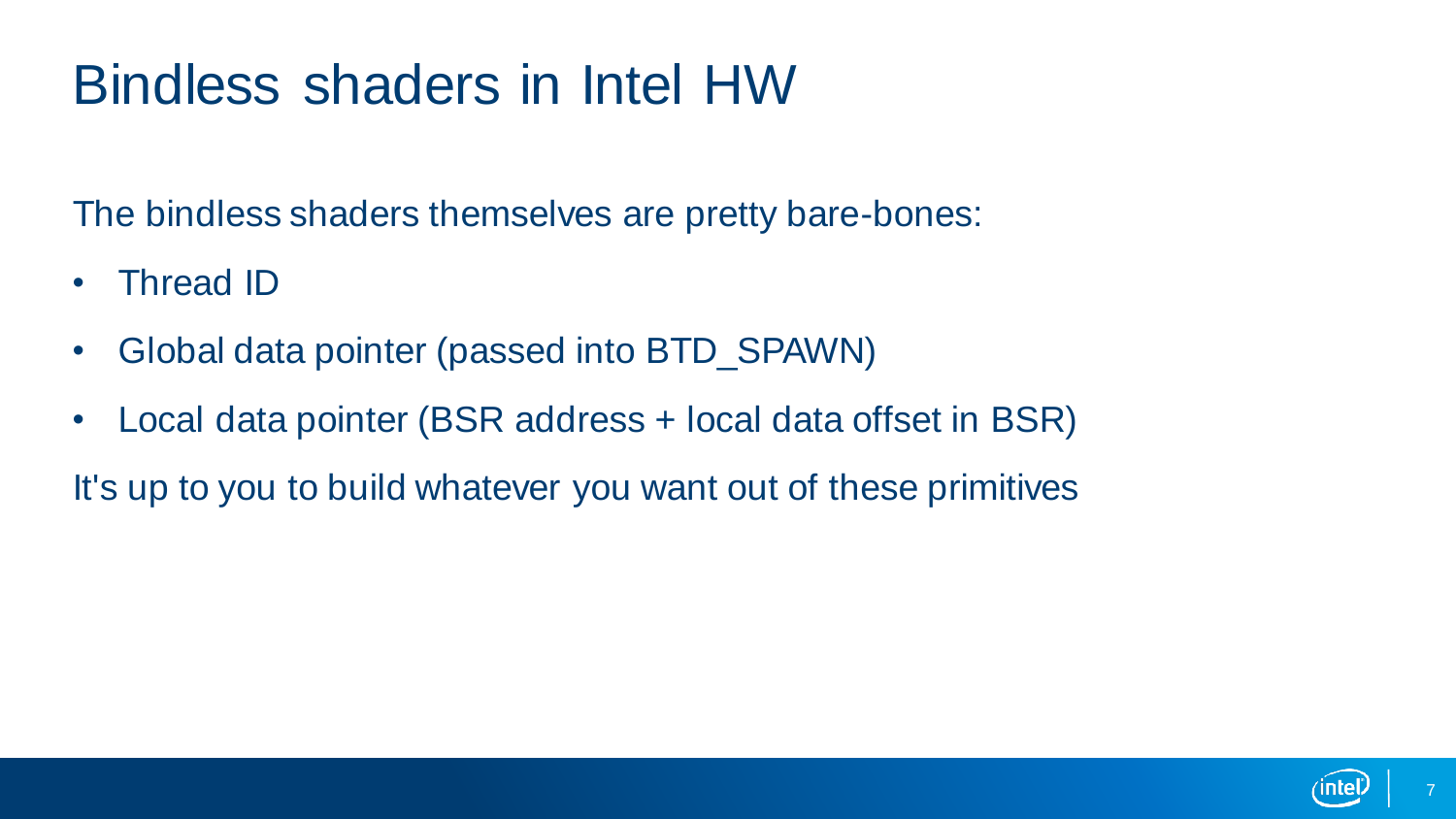#### Mapping Vulkan to Intel hardware

- Hardware has no call stack or BTD\_RETURN message
- We have to manage the stack manually:
	- Spill and fill around shader calls
	- Stash return BSR addresses and call parameters on the stack
- Shader calls use BTD SPAWN to launch the child shader
- Return is implemented as BTD\_SPAWN to launch the return shader
	- Invokes a whole new shader (it can't just jump back)

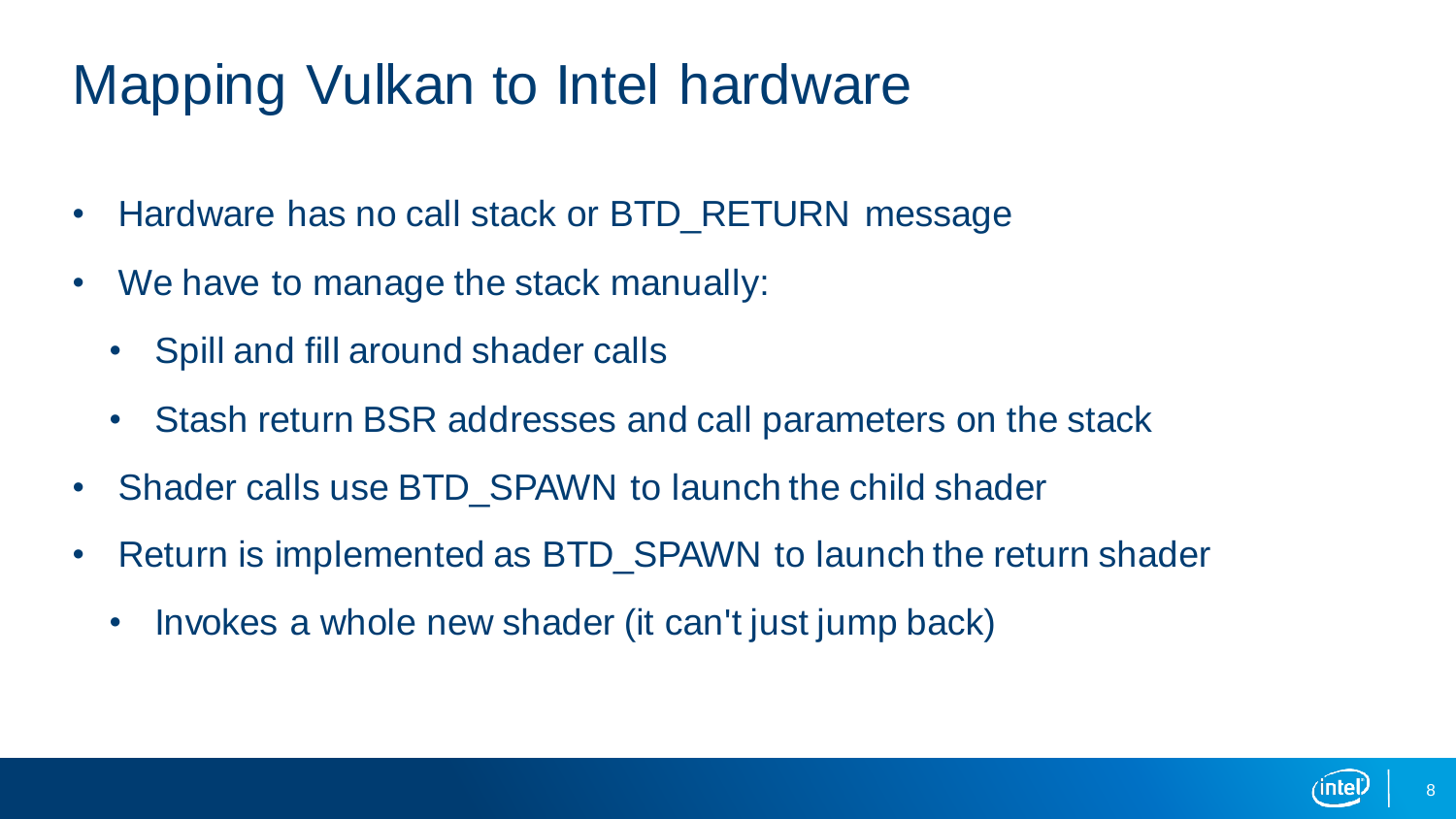#### Mapping Vulkan to Intel hardware

```
void main() {
  /* foo */executeCallableEXT(/* child() */);
  /* bar */return; /* End the thread */
}
void child() {
  /* baz */return;
}
In functional programming, this is called
```
**C**ontinuation-**P**assing **S**tyle (CPS)

```
void main0() {
  /* foo */push stack();
  push BTD addr(/* main1() */);
  btd spawn(/* child() */);
}
void main1() {
  __pop_stack();
  /* bar */__btd_spawn(RETIRE);
}
void child() {
  /* baz */btd spawn( pop BTD addr());
}
```
 $\alpha$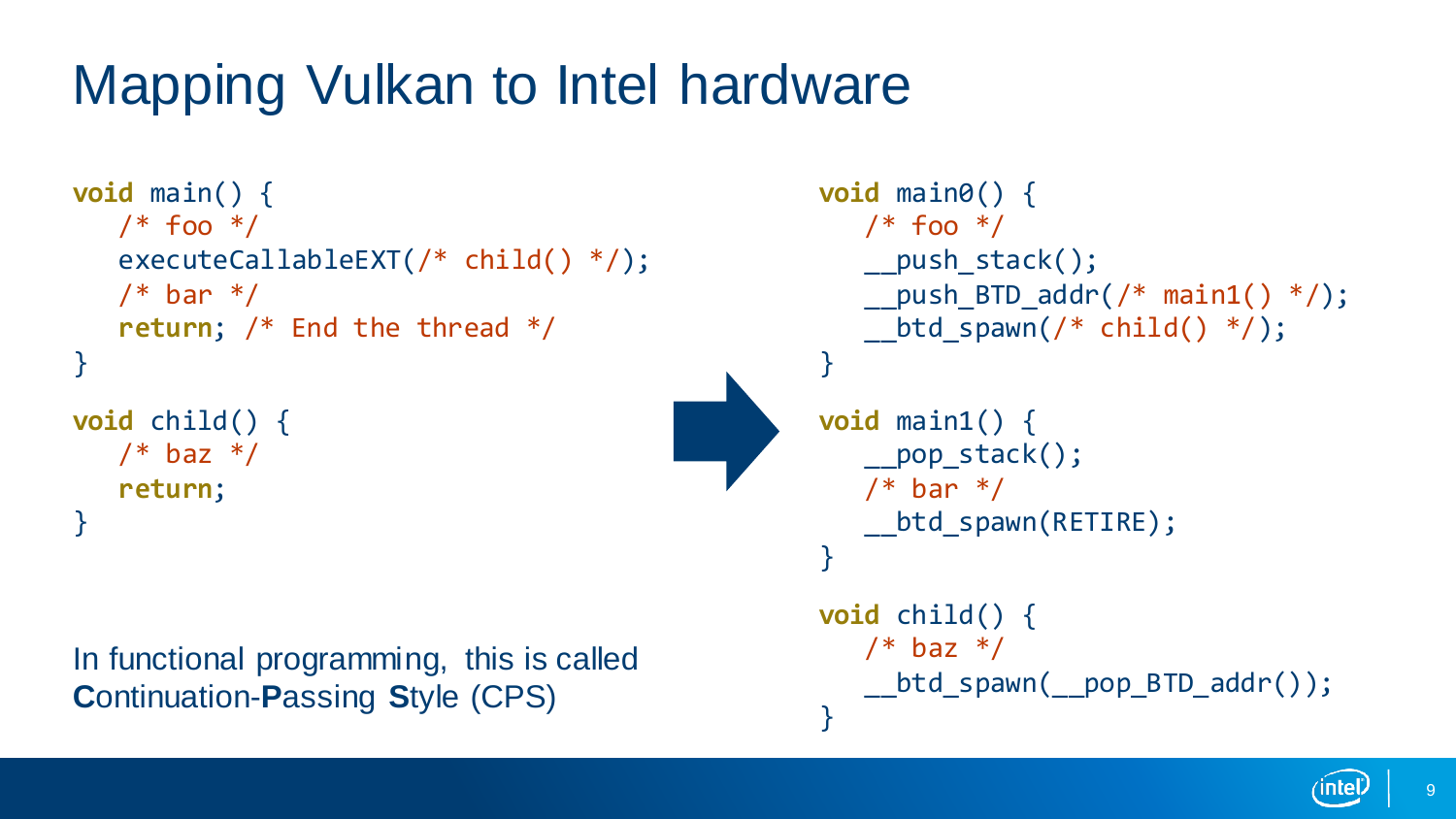#### What if the call happens inside a nested loop?



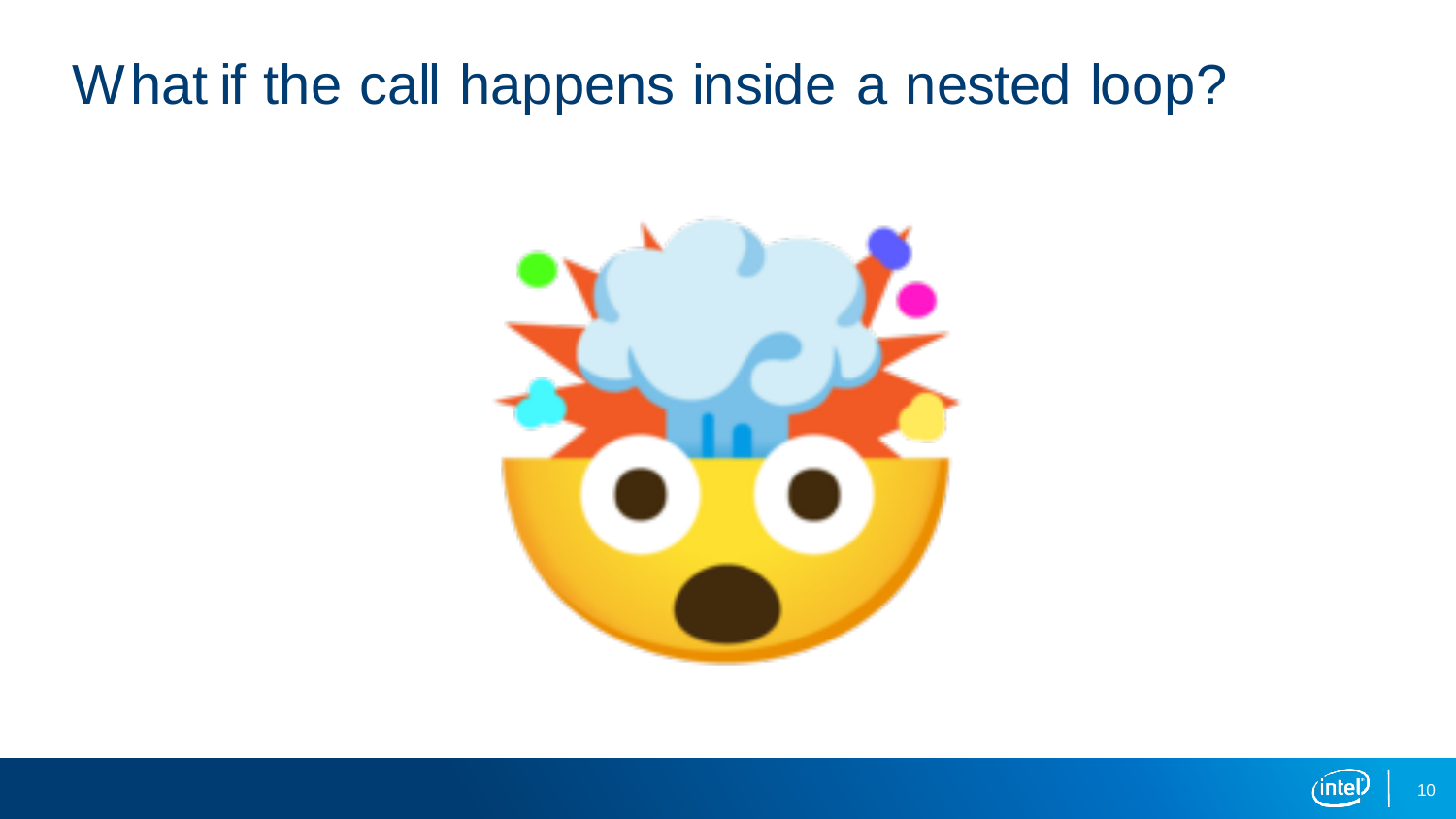#### Mapping Vulkan to Intel hardware

- nir\_lower\_shader\_calls() transforms the shader to continuation-passing style
- Requires two new NIR intrinsics:
	- It execute callable: Takes a SBT index and a pointer to the payload
	- rt\_resume: Marks a resume point
		- Comes before any instructions in the resume shader that access the stack (constants, undefs, etc. may come before it.)
	- Both intrinsics have a pair of constants:
		- Call index: Indicates which call in the original shader it pertains to
		- Stack size: Size of the stack (in bytes) at that shader call

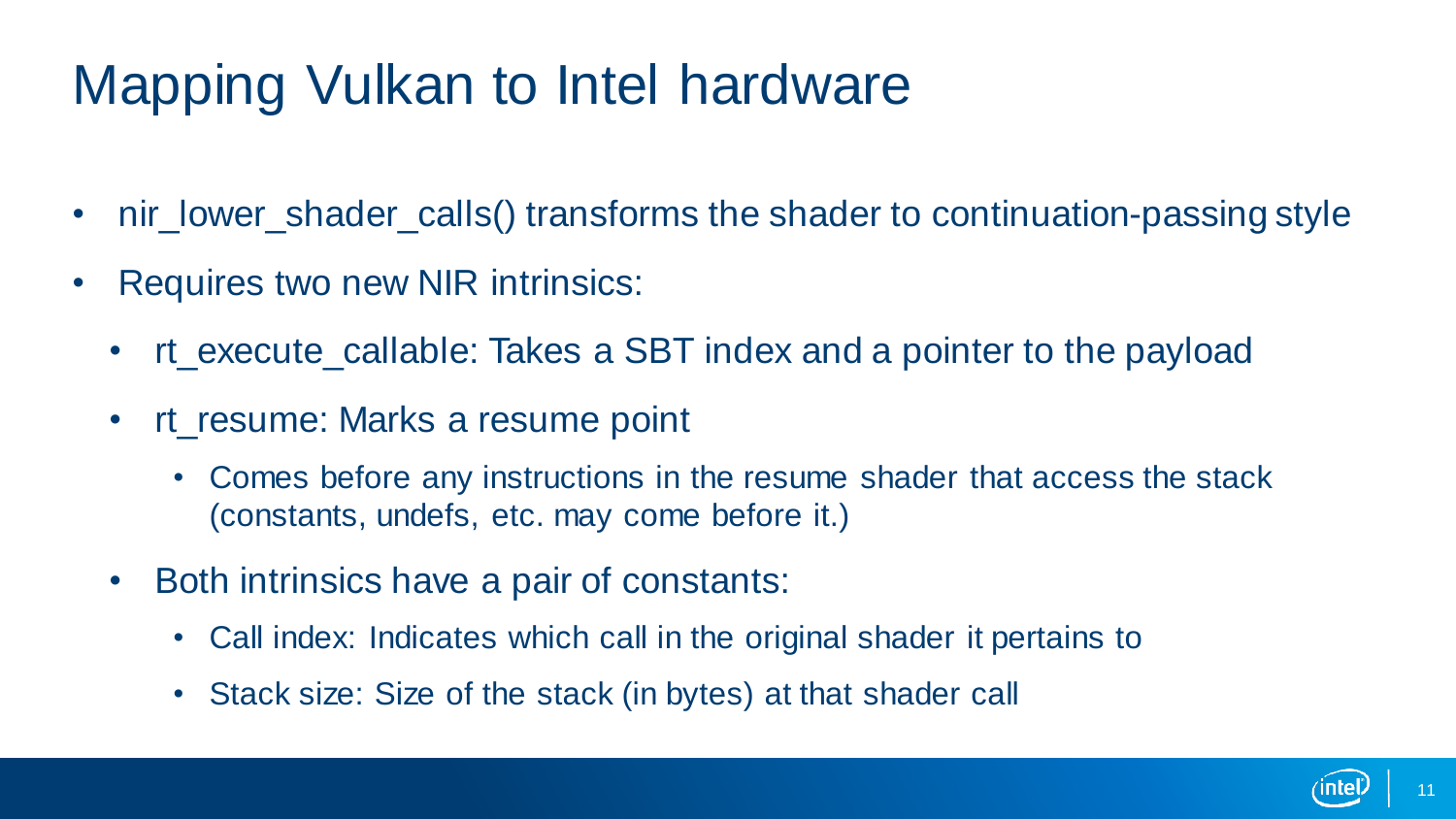#### Mapping Vulkan to Intel hardware

- brw\_nir\_lower\_rt\_intrinsics() lowers the core NIR intrinsics to Intel ones
- rt execute\_callable:
	- Place return shader BSR address and payload address on the stack
	- Modify the per-thread stack stack offset (push the stack)
	- Insert BTD SPAWN to start the callable
	- nir jump halt to the end in case we're inside a loop
- rt\_resume:
	- Read and modify the per-thread stack offset (pop the stack)

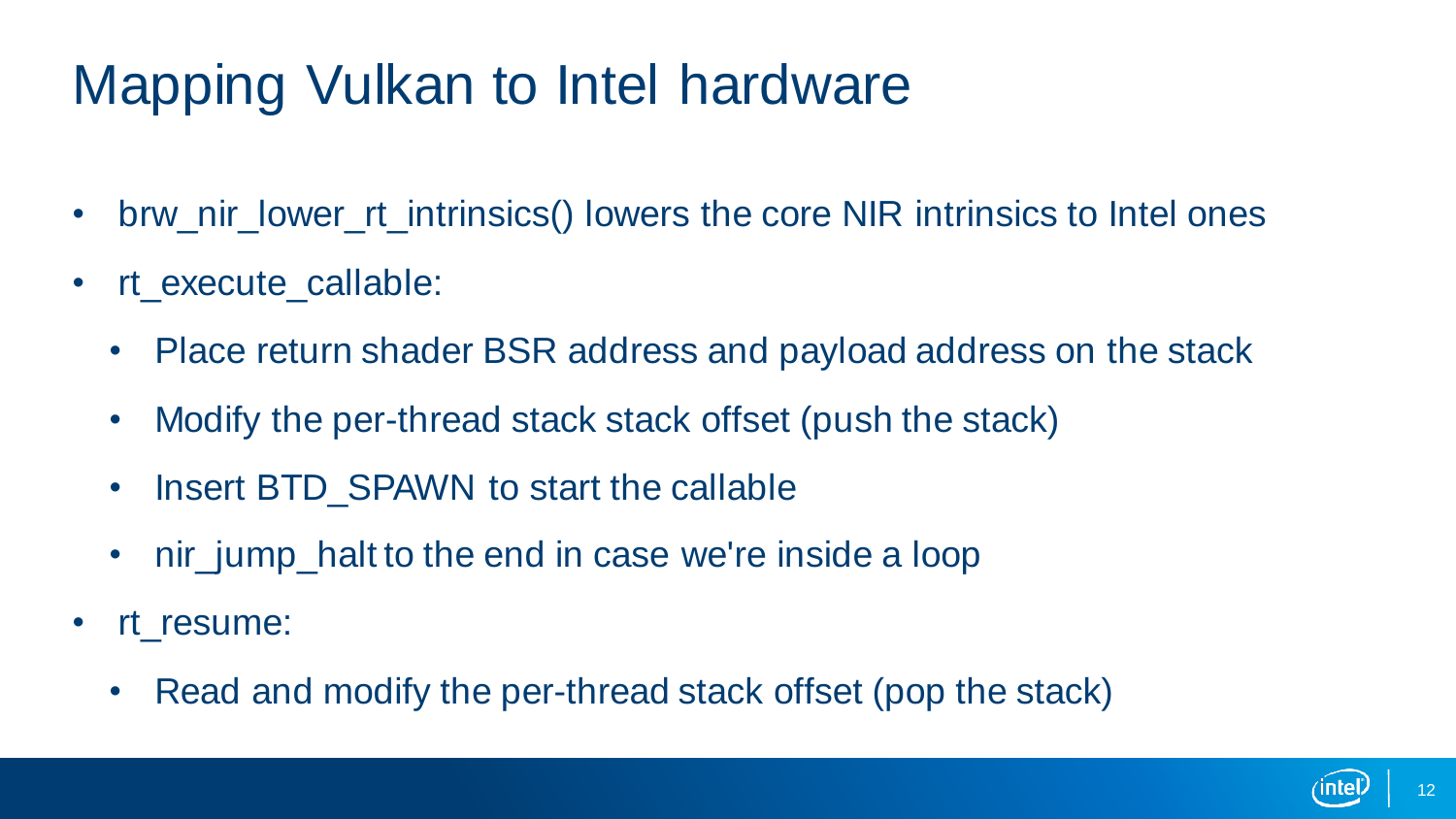### Callable Shader I/O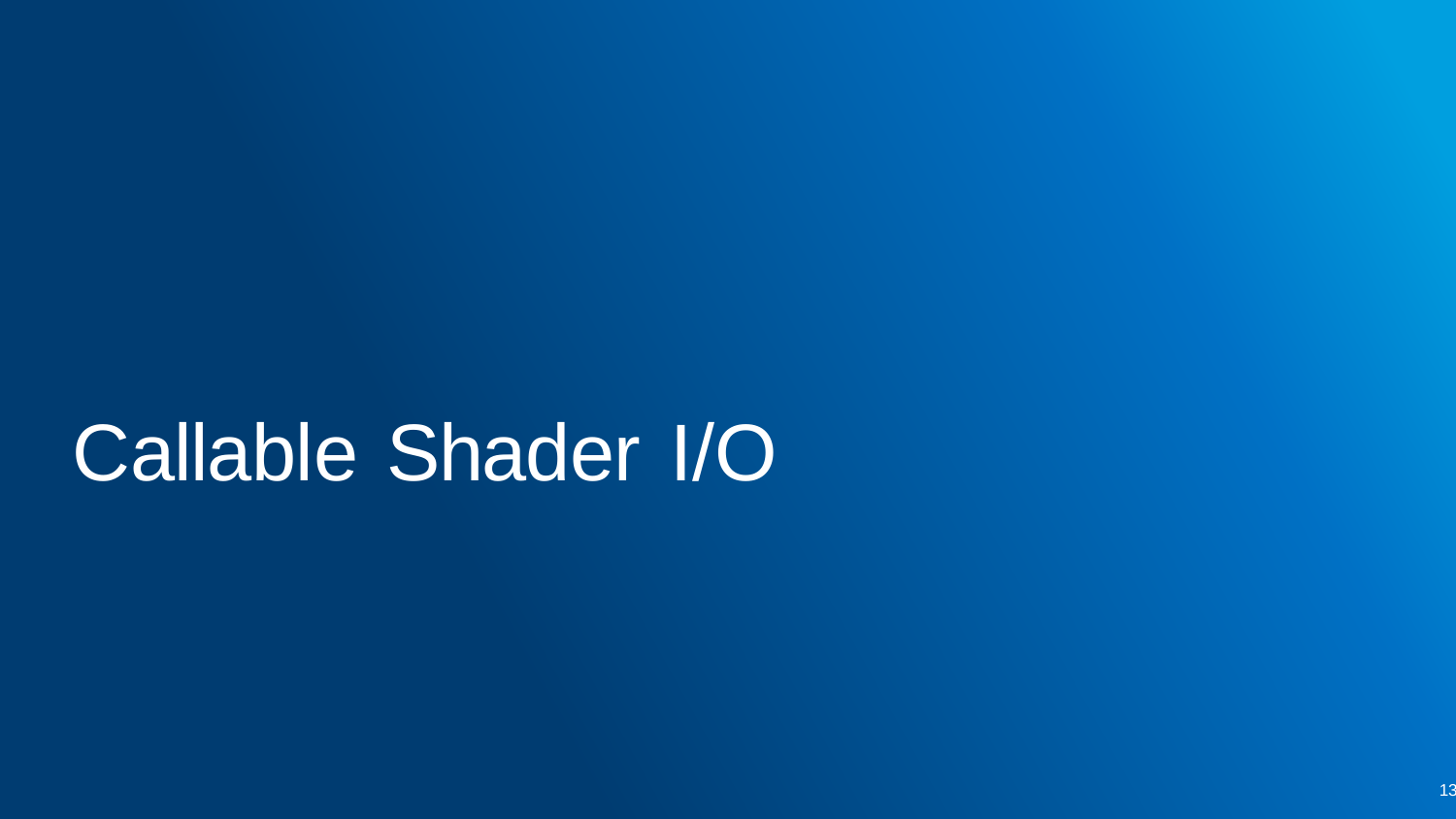#### Callable shader I/O

Callable/calling shaders have three new types of I/O:

- CallableDataKHR:
	- A block of data which can be passed to a callable shader.
	- A pointer to this block is passed to OpExecuteCallableKHR.

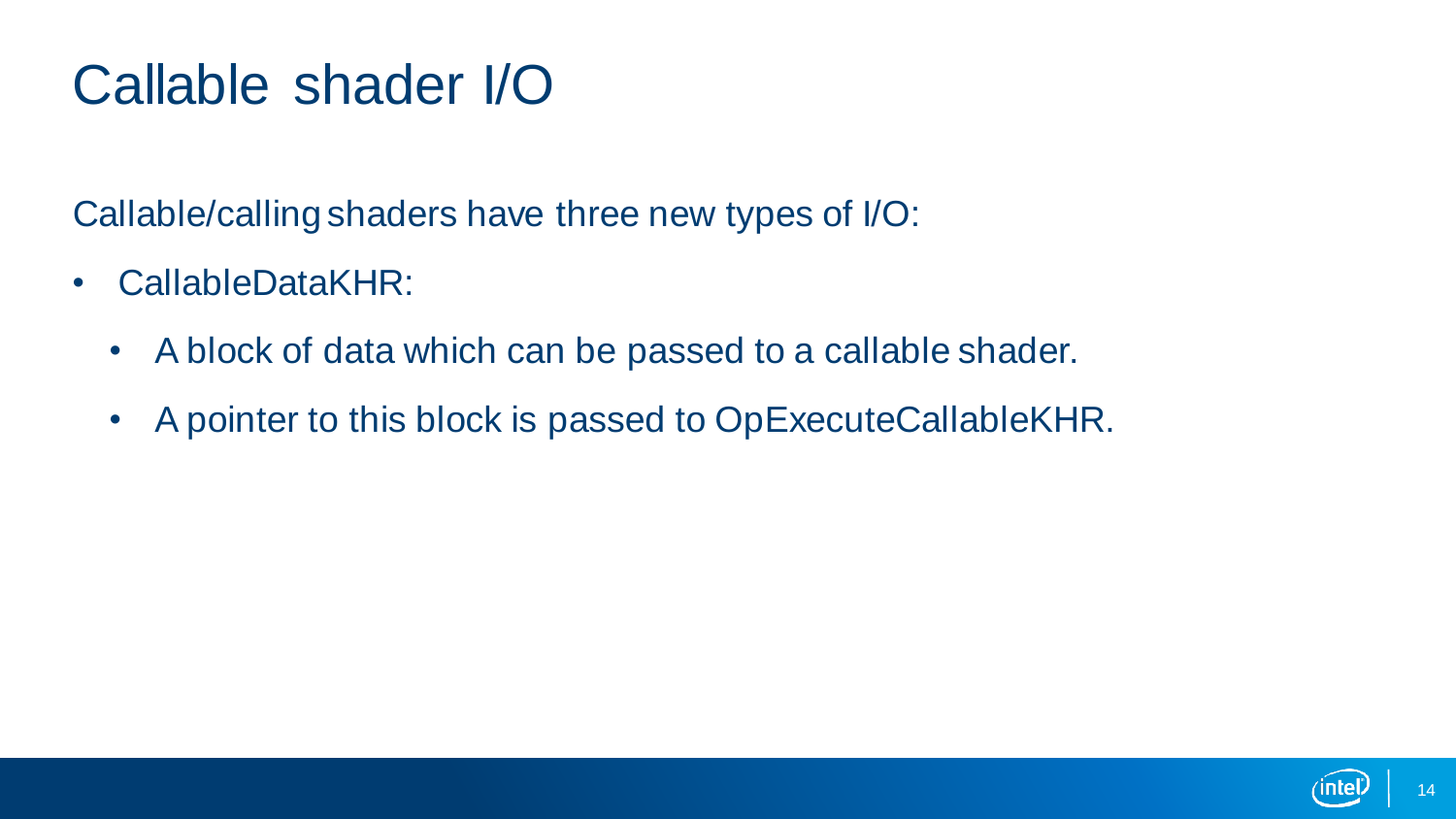#### Callable shader I/O

Callable/calling shaders have three new types of I/O:

- CallableDataKHR:
- IncomingCallableDataKHR:
	- Only exists in the called shader
	- Aliases the CallableData block passed to the OpExecuteCallableKHR
	- Can be read to get data from the caller or written to pass data back.

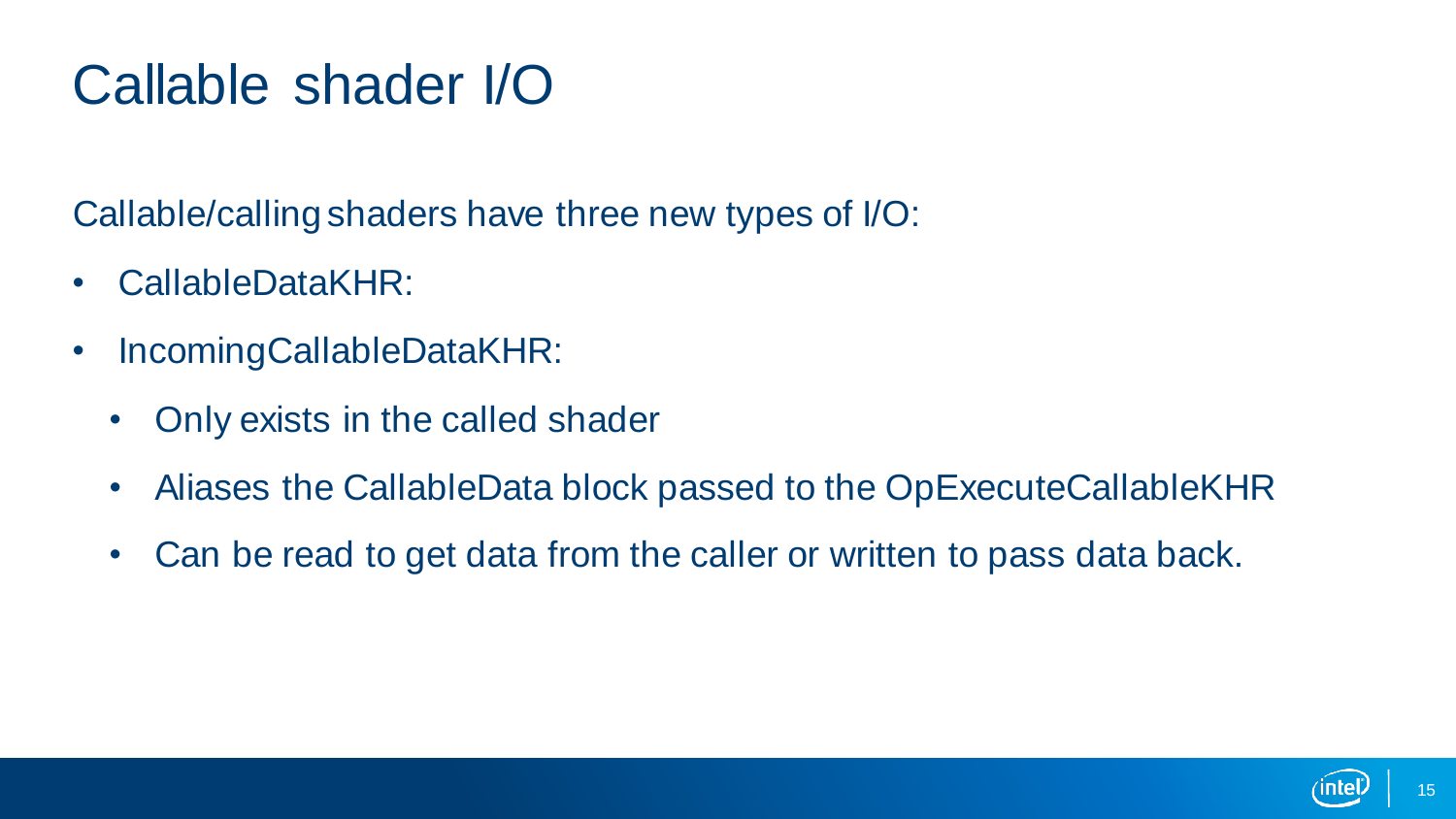#### Callable shader I/O

Callable/calling shaders have three new types of I/O:

- CallableDataKHR:
- IncomingCallableDataKHR:
- ShaderRecordBufferKHR:
	- A tiny UBO placed after the shader handle in the SBT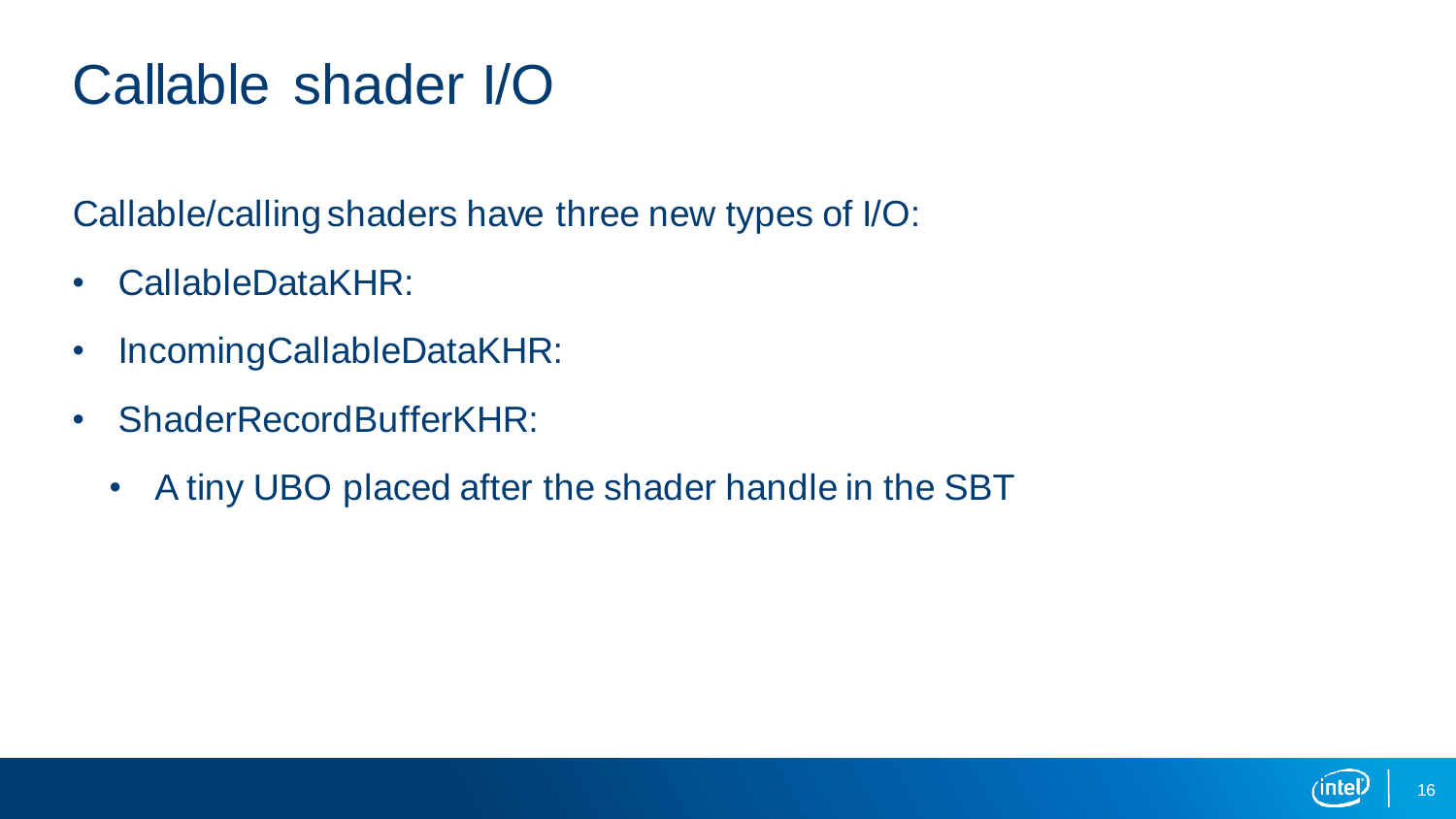#### Callable shader I/O lowering

First, each variable is lowered:

- CallableDataKHR:
	- Converted to nir var shader temp
- IncomingCallableDataKHR:
	- Each var deref is replaced with the payload pointer stored on the stack
- ShaderRecordBufferKHR:
	- Each var deref is replaced with the local data pointer in the payload

Then run nir\_lower\_explicit\_io()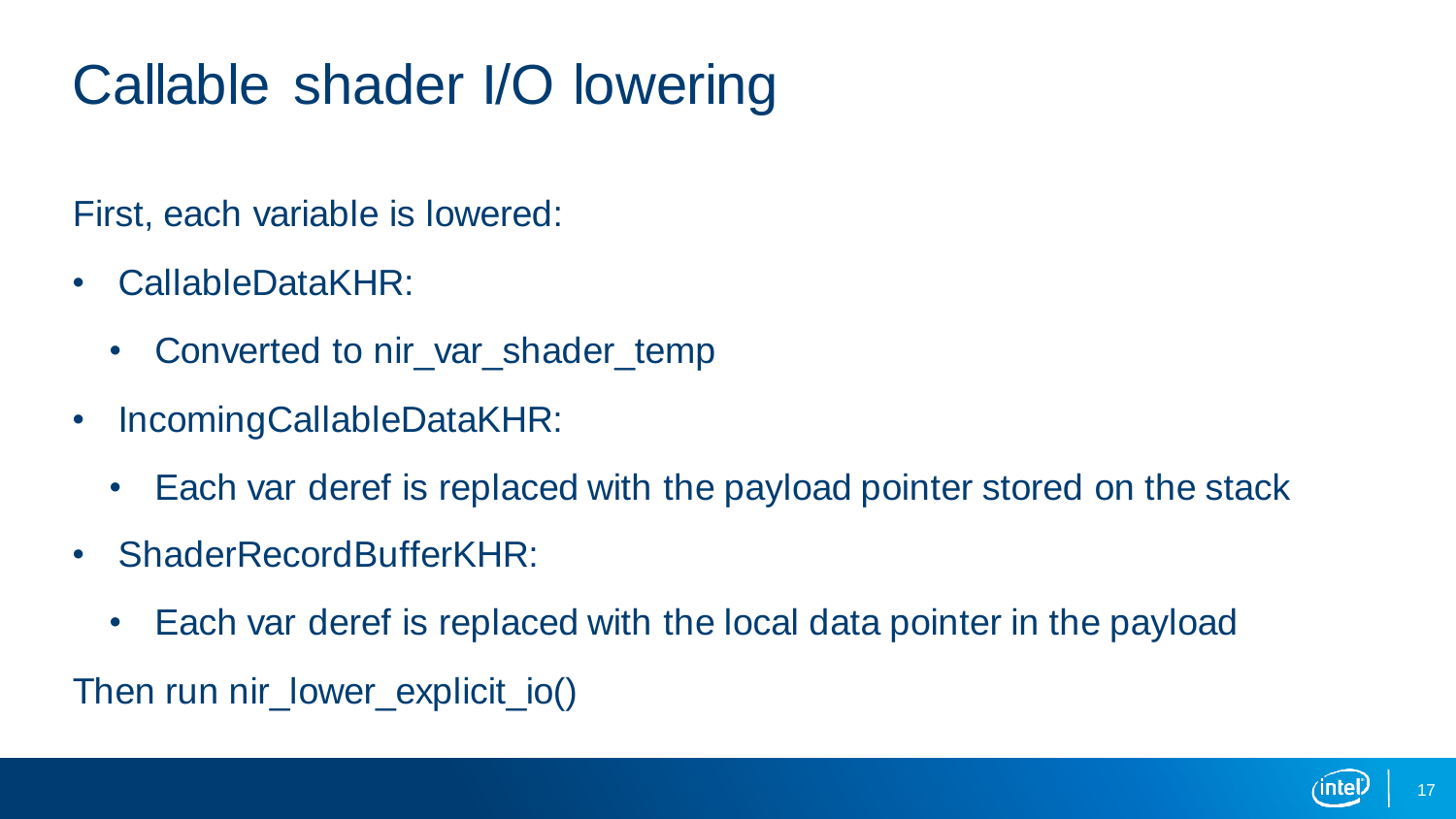## Ray-tracing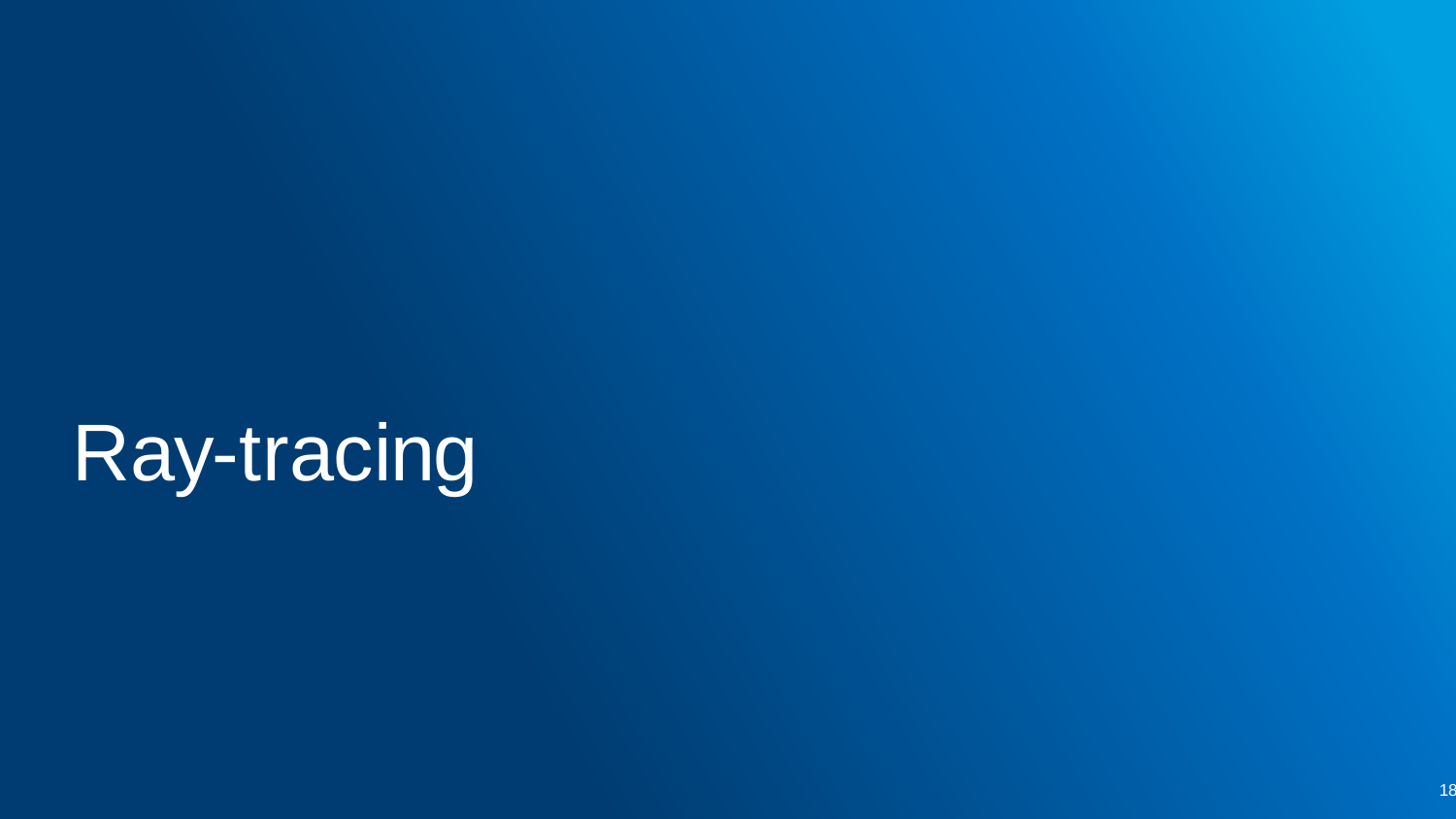#### Ray-tracing

Ray-tracing works the same as callable shaders if you know the mappings:

- Ray-gen -> callable or compute shader depending on \$DETAILS
- Any-hit, closest-hit, miss, and intersection shaders -> callable (bindless)
- RayPayloadKHR -> CallableDataKHR
- IncomingRayPayloadKHR -> IncomingCallableDataKHR
- OpTraceRayKHR sort-of maps to OpExecuteCallableKHR with extra stuff

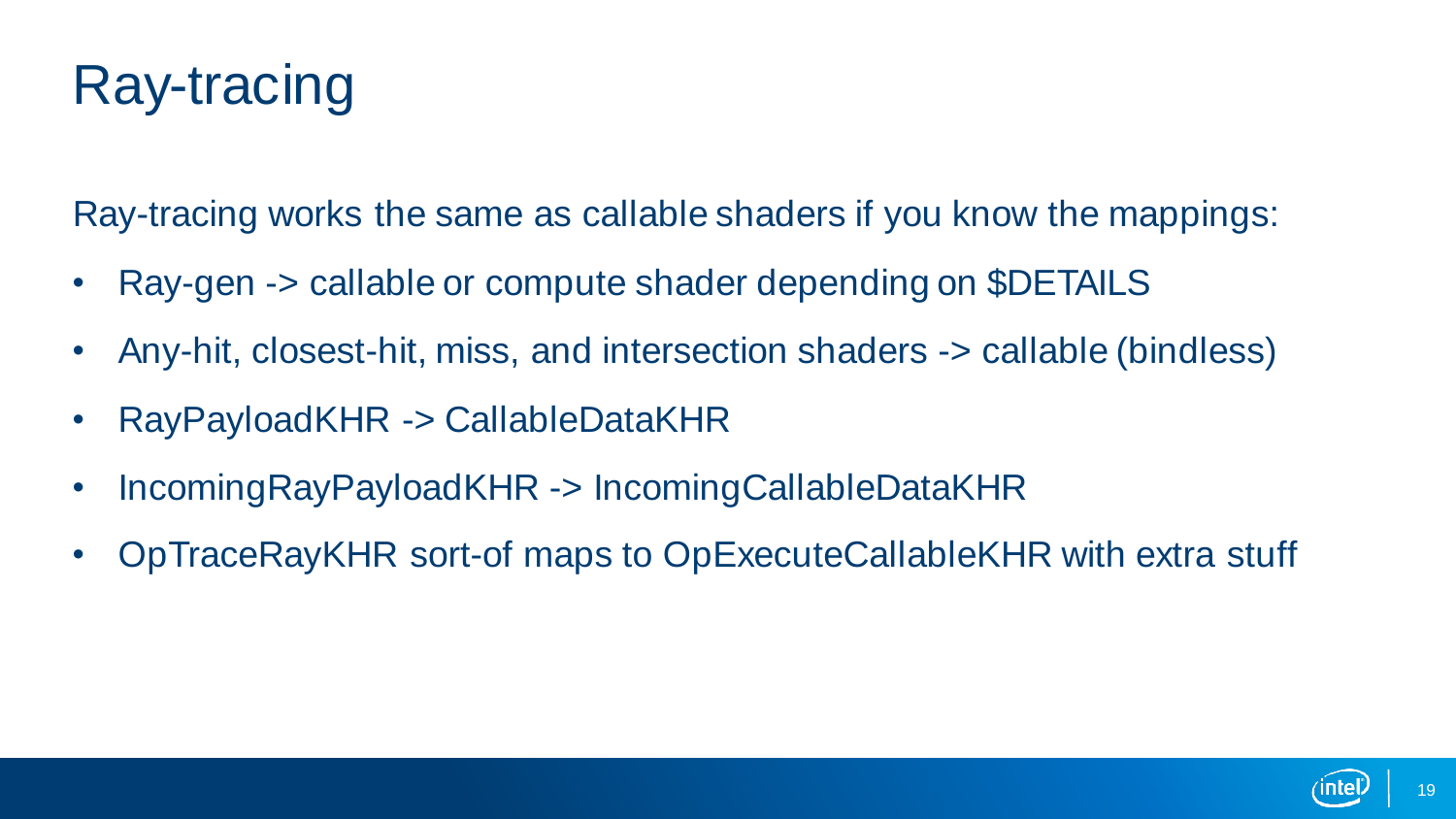#### Ray-gen shaders

- Ray-gen shaders are specified through the API as a 1-element SBT
	- Dispatched with BTD\_SPAWN like any other bindles shader
- vkCmdTraceRaysKHR() launches a "trampoline" compute shader:
	- Loads the ray-gen handle
	- Sets up the per-thread scratch space
	- Launches the ray-gen shader with BTD\_SPAWN
- If the pipeline contains only a few ray-gen, the trampoline can be avoided

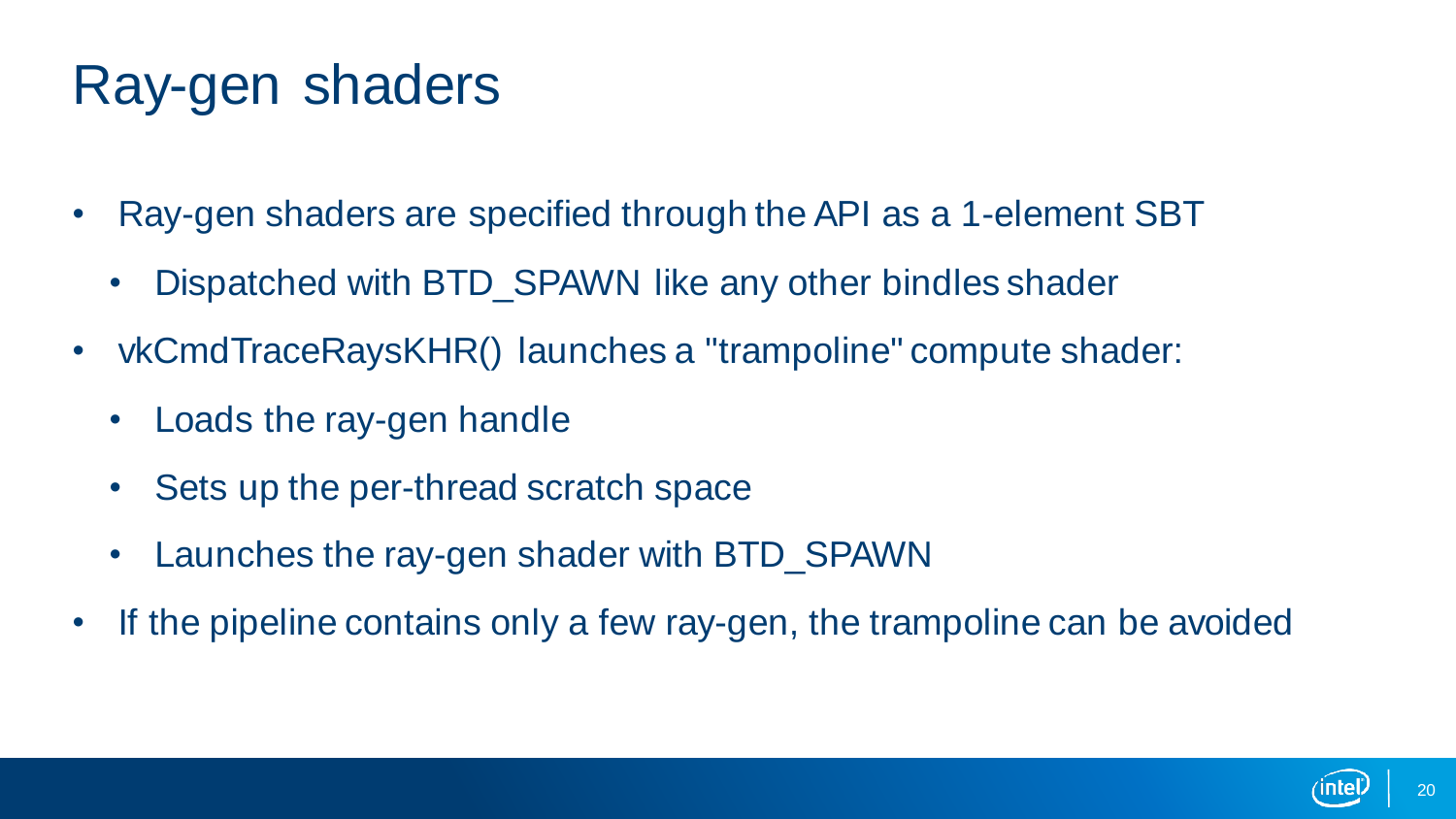#### **OpTraceRay**

- Similar to OpExecuteCallable
	- Same shader splitting and conversion to continuation-passing style
	- Same I/O lowering
- Except it communicates with the ray-tracing hardware:
	- Sets up the initial HW RayData structure used for tracing
		- Acts as an interator for the ray-tracing operation
		- Points to the root of the BVH
		- Contains ray origin/direction, hit shader tables, miss shader pointer, etc.
	- Calls TRACE\_RAY to invoke the ray-tracing hardware

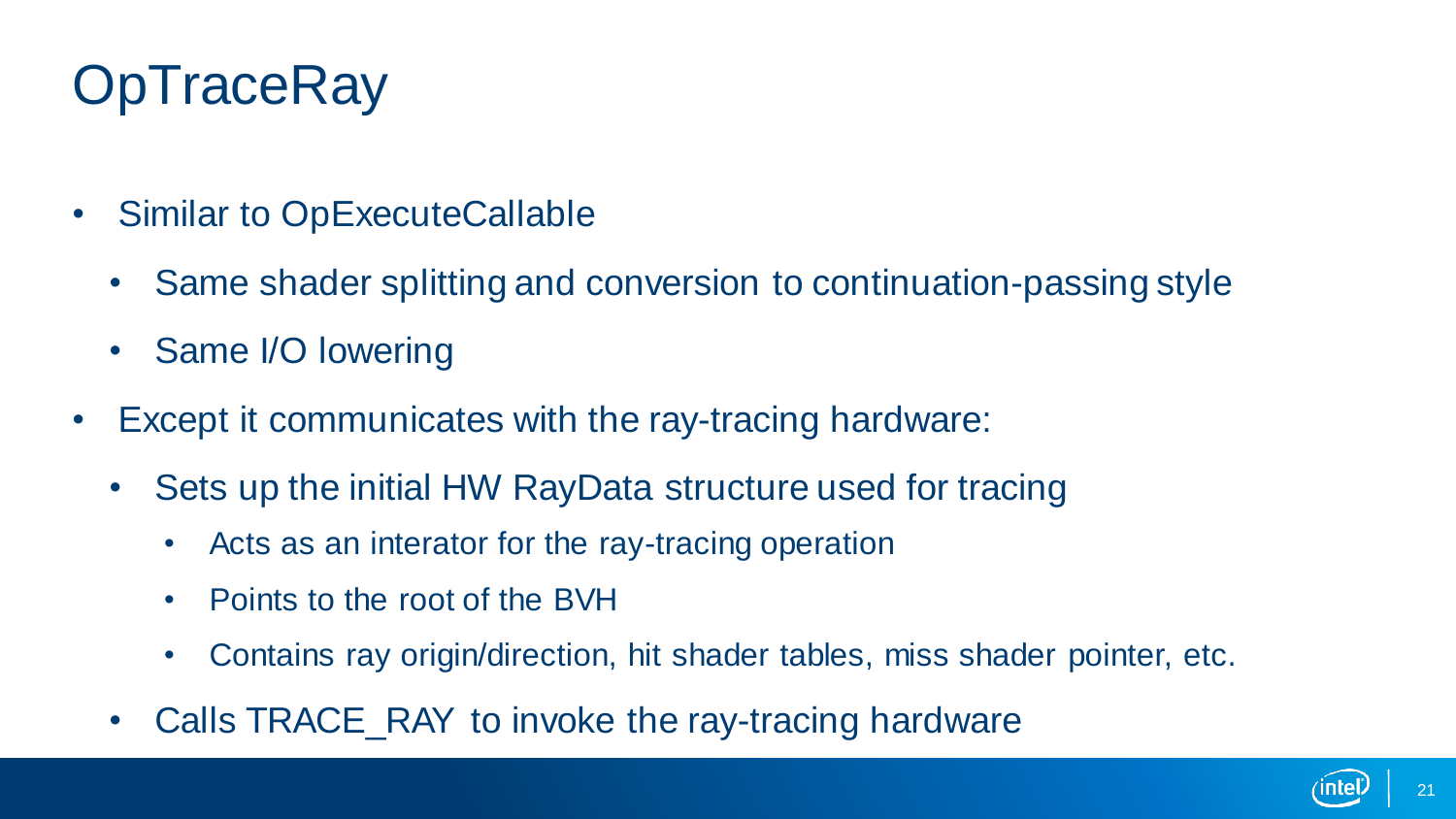#### Hit and miss shaders

- Hit and miss shaders are just callable shaders
	- Built-ins such as RayOriginKHR come from inspecting the RayData iterator
	- Built-ins such as RayGeometryIndexKHR come directly from the BVH
- Any-hit shaders don't normally return up the stack
	- The ray-tracing hardware may call any number of them
	- They may return if OpTerminateRayKHR is called
- Closest-hit and miss shaders return up the stack
- A "trivial return" shader which is invoked if no miss or closest-hit

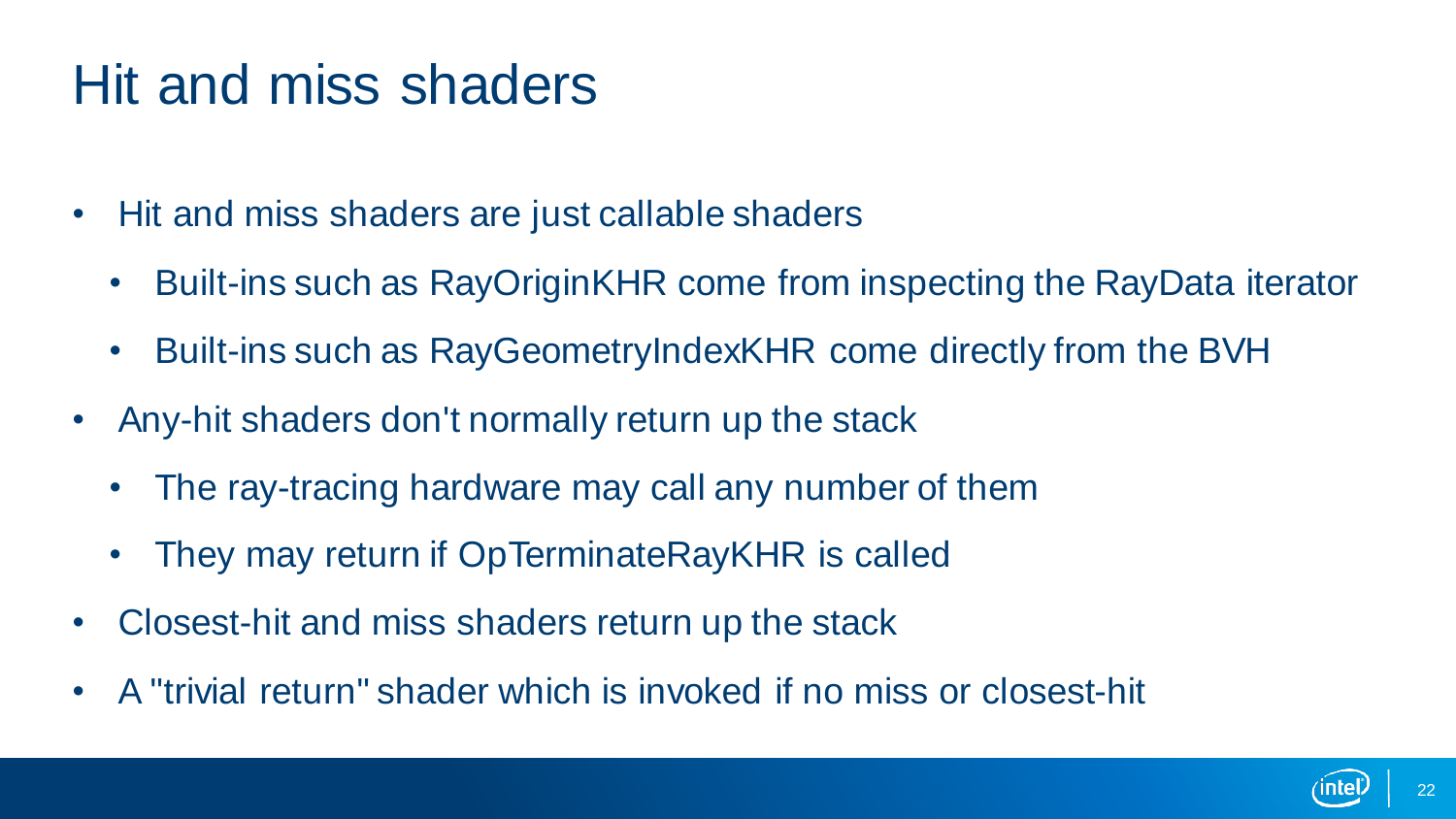#### Intersection shaders

- Intersection shaders don't exist, not really....
- Intersection shaders are just any-hit shaders for AABBs
	- OpReportIntersection sets up a hit and calls the client any-hit shader
	- Depending on the results of any-hit shaders, it reports or ignores the hit
- Any-hit shaders are inlined into the corresponding intersection shader
	- Vulkan requires they always be paired
	- brw\_nir\_lower\_intersection\_shader()

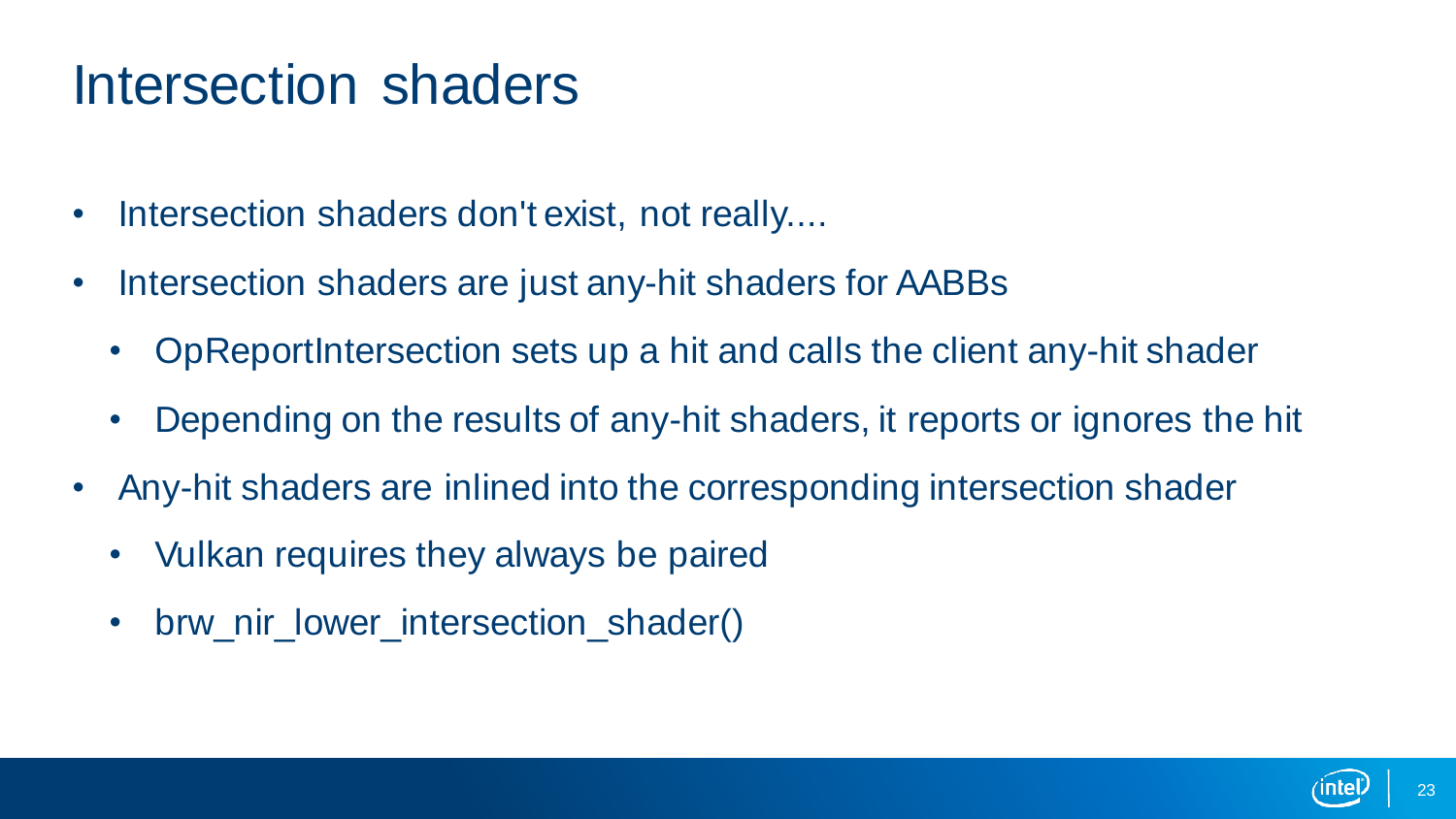### **BVH Building**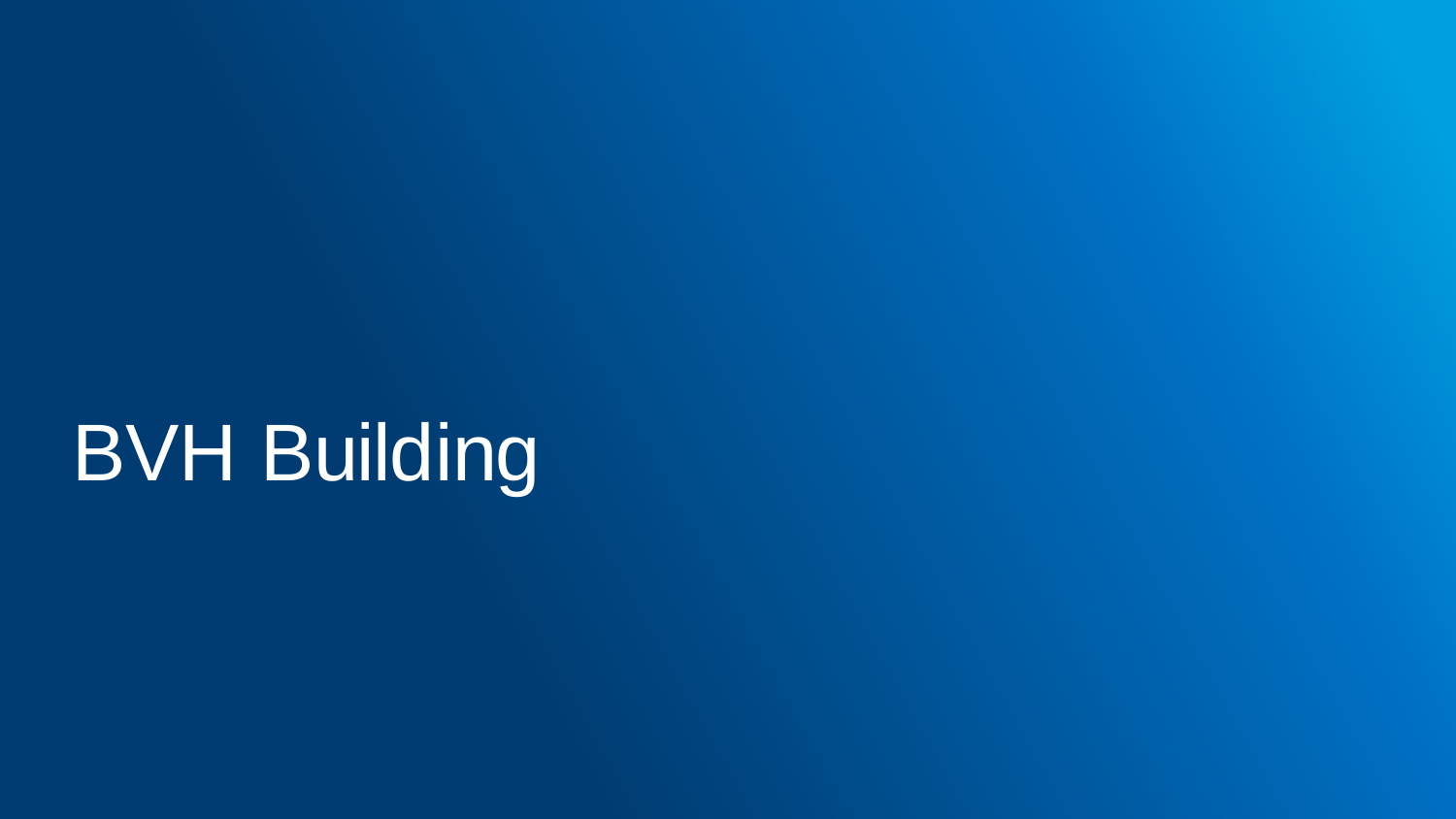





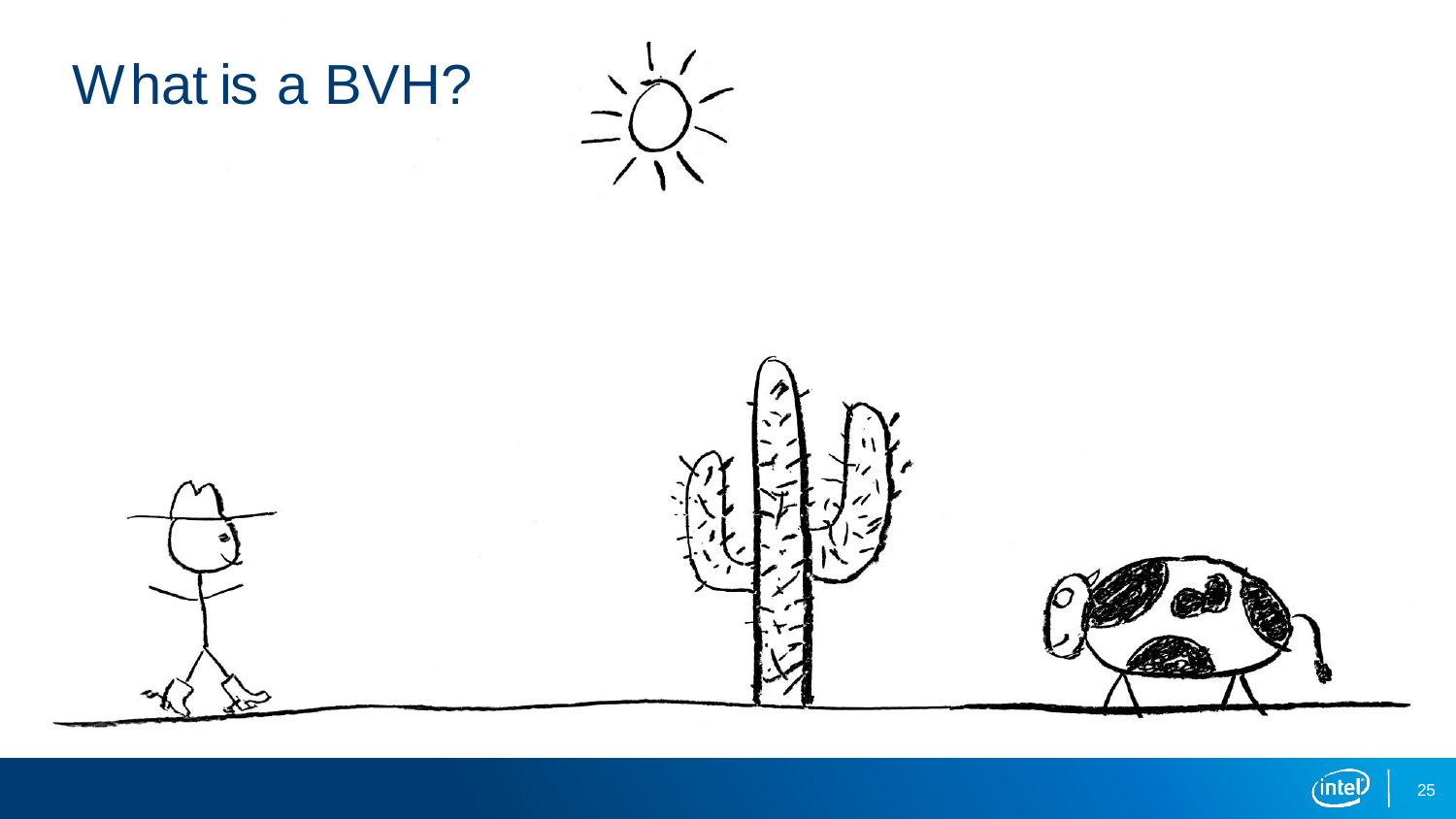

intel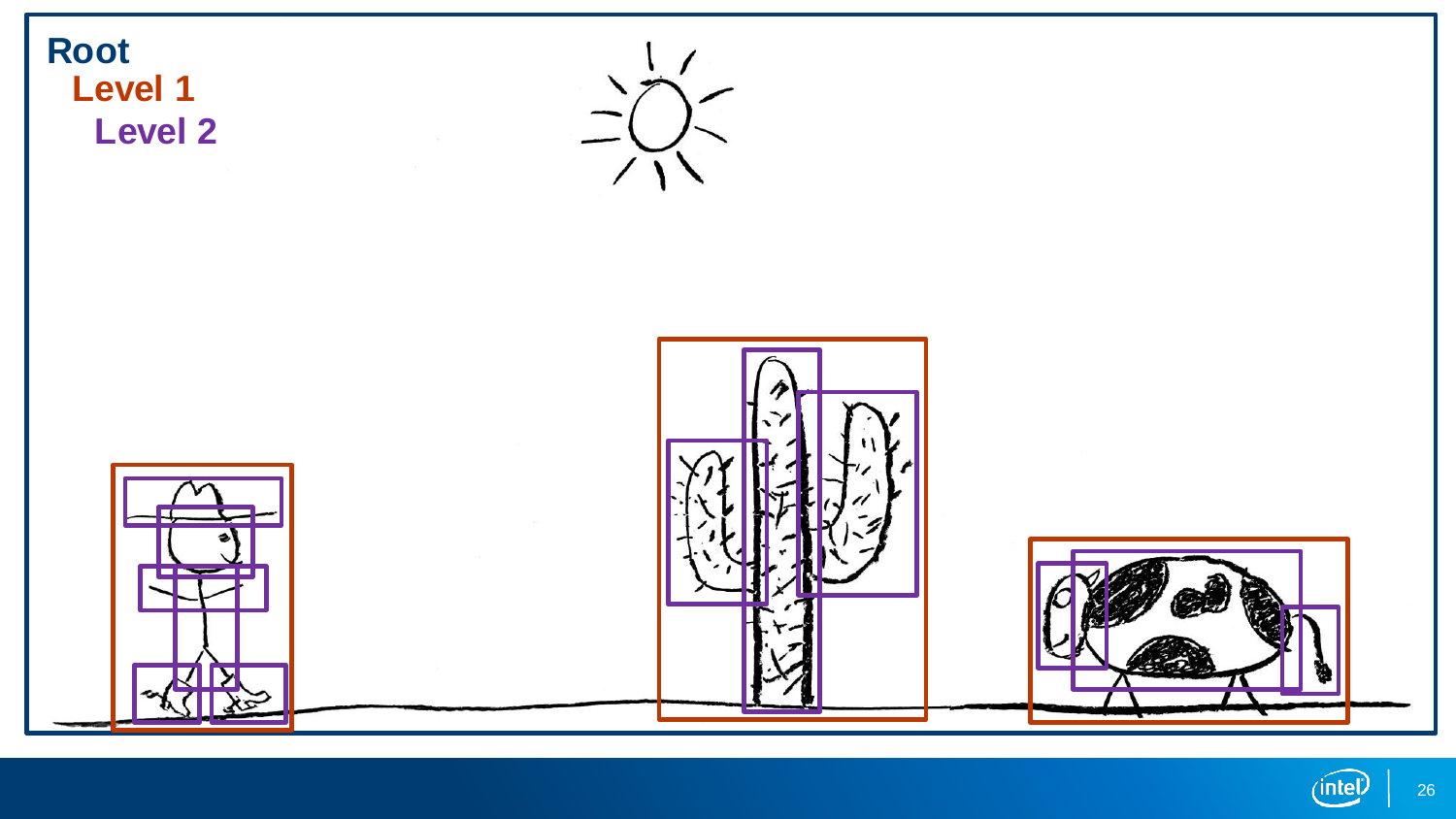

intel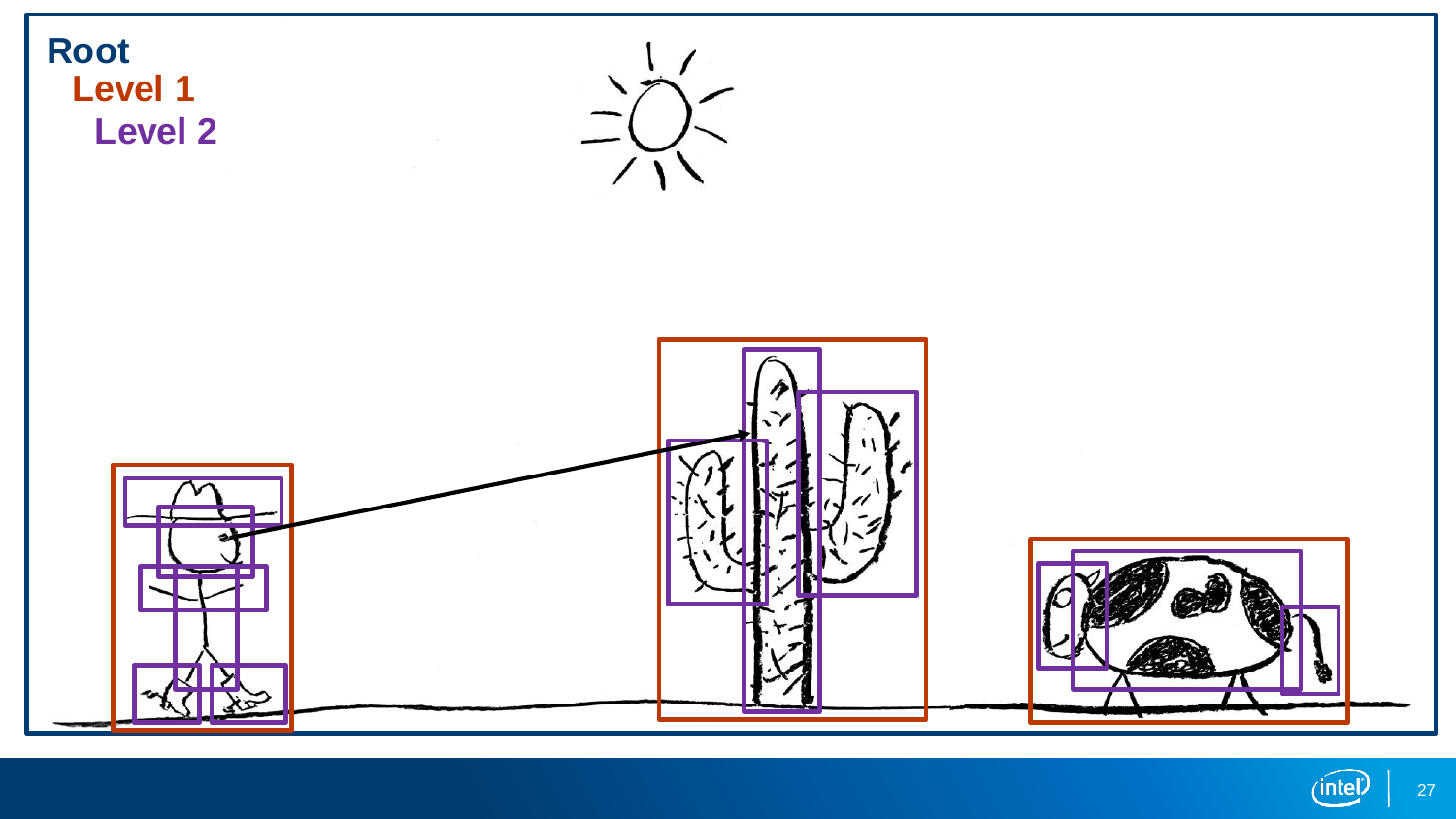

intel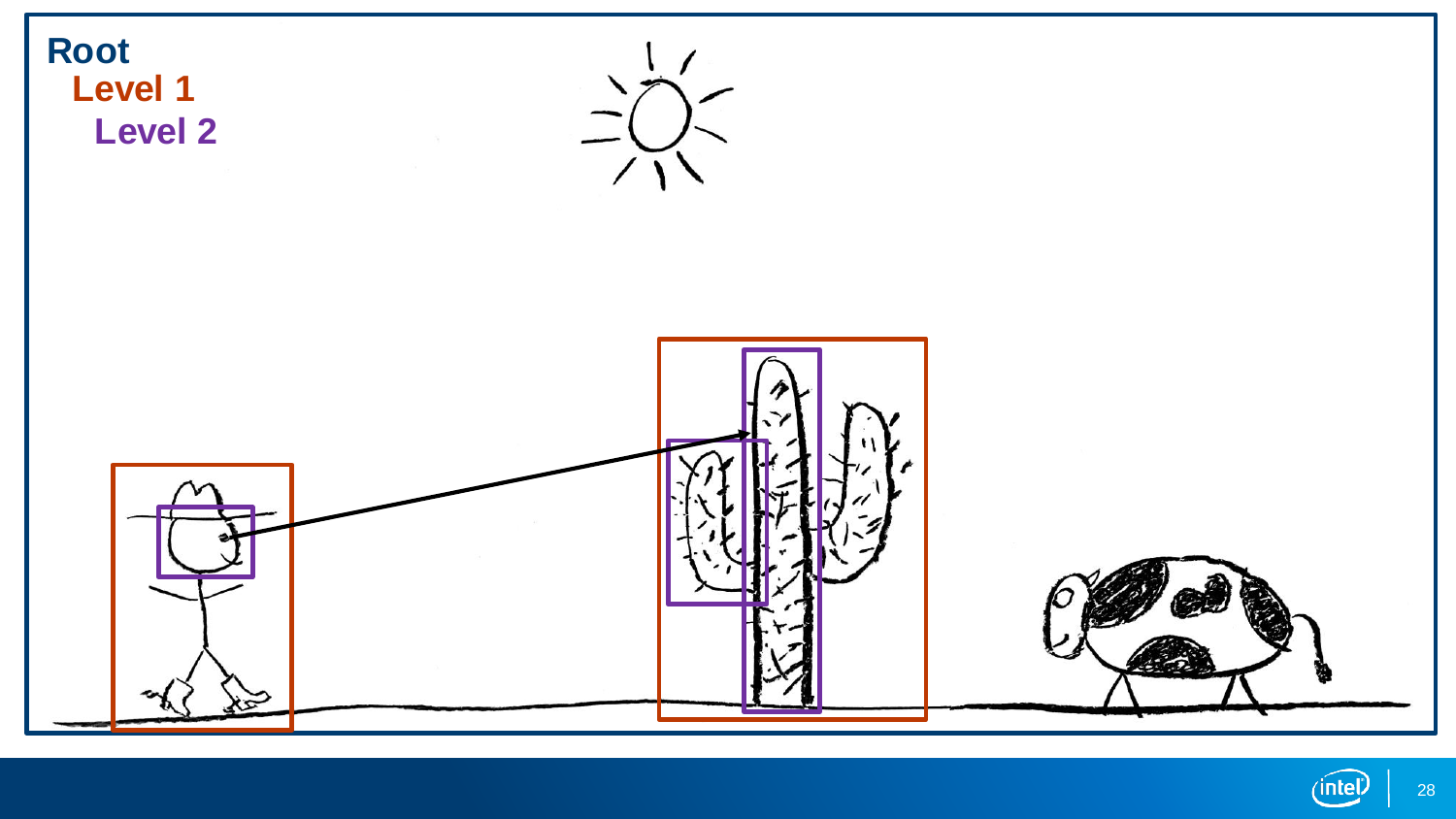#### CPU building with Embree

- For driver bring-up, we built our BVHs on the CPU with Embree
- Embree is an open-source ray-tracing framework from Intel:
	- [https://github.com/embree](https://github.com/embree/embree)
- CPU BVH building is a three-step process from the driver PoV:
	- Parse Vulkan BVH data into boudning boxes
	- Invoke Embree to sort it into a BVH
	- Read the Embree BVH and write out the HW BVH format

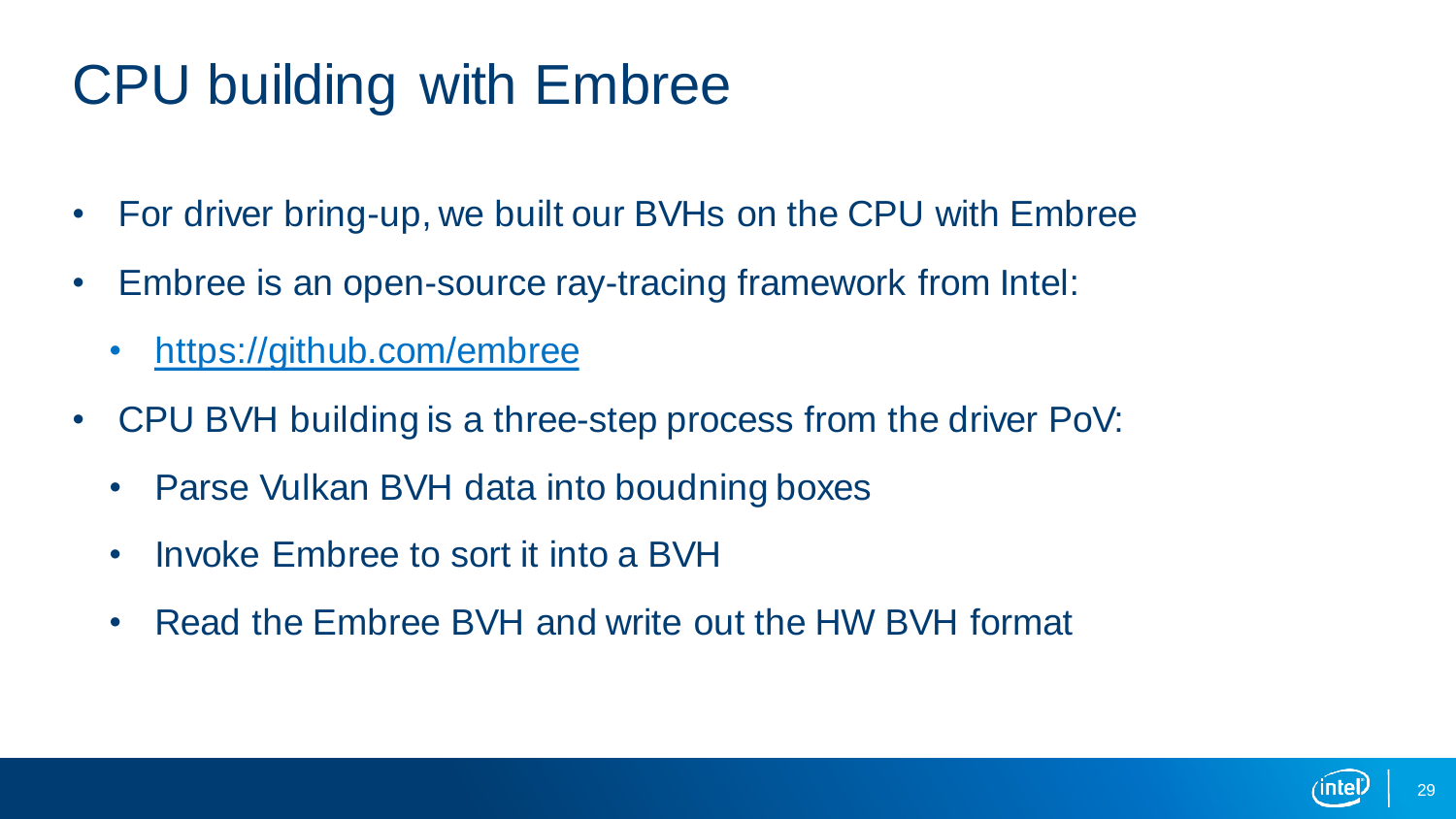#### CPU building with Embree

- CPU BVH building has a lot of advantages for driver bring-up:
	- Easier to see what's going on and debug
	- Lets you bring up ray-tracing pipelines and GPU BVH building separately
	- GPU BVH building on a HW simulator takes forever
- Current implementation isn't production-ready
	- Embree spawns threads behind the client's back
	- Doesn't tie into VK\_KHR\_deferred\_operation
	- Not optimized

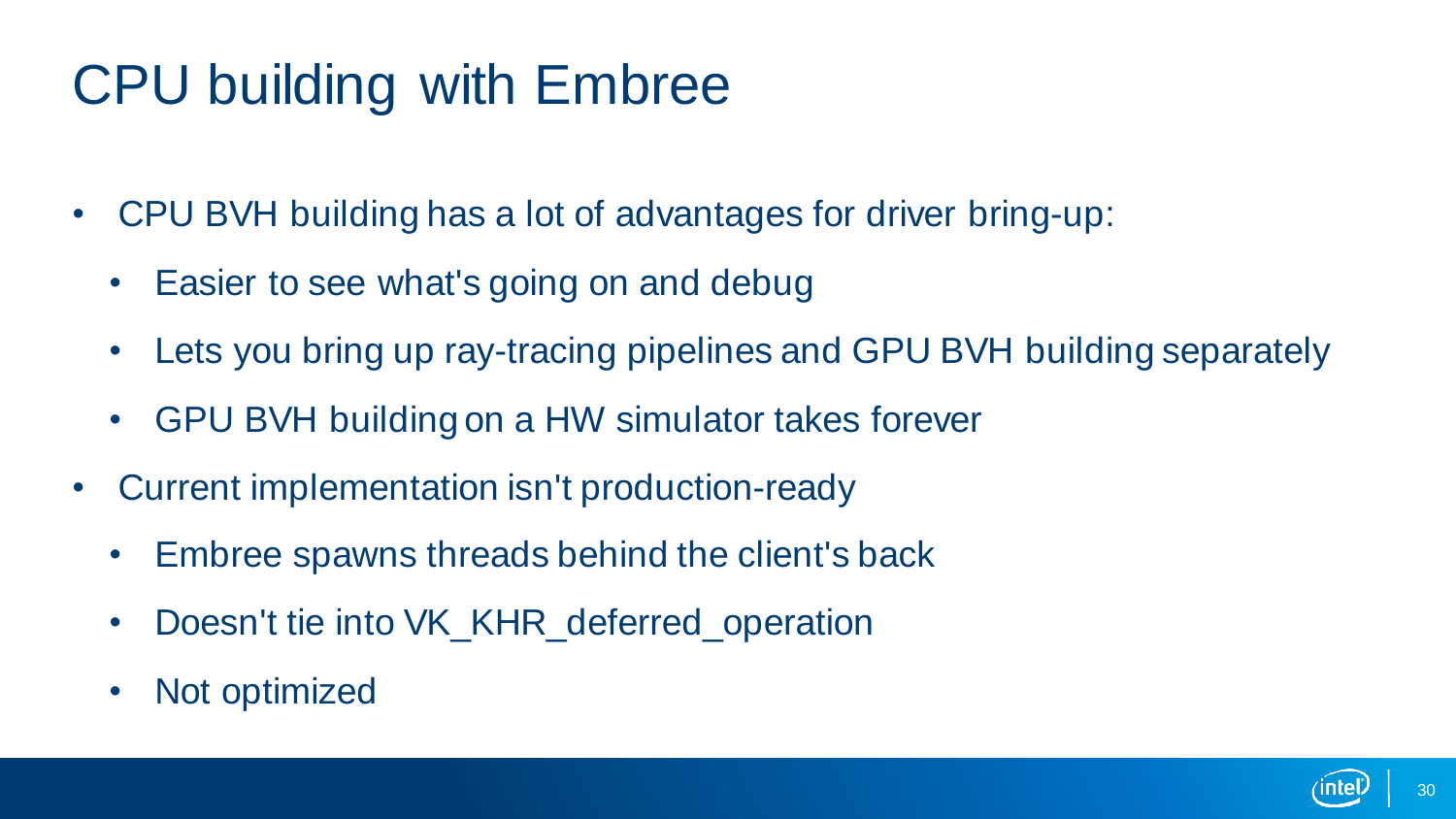### No one cares about CPU builds; DXR doesn't have them

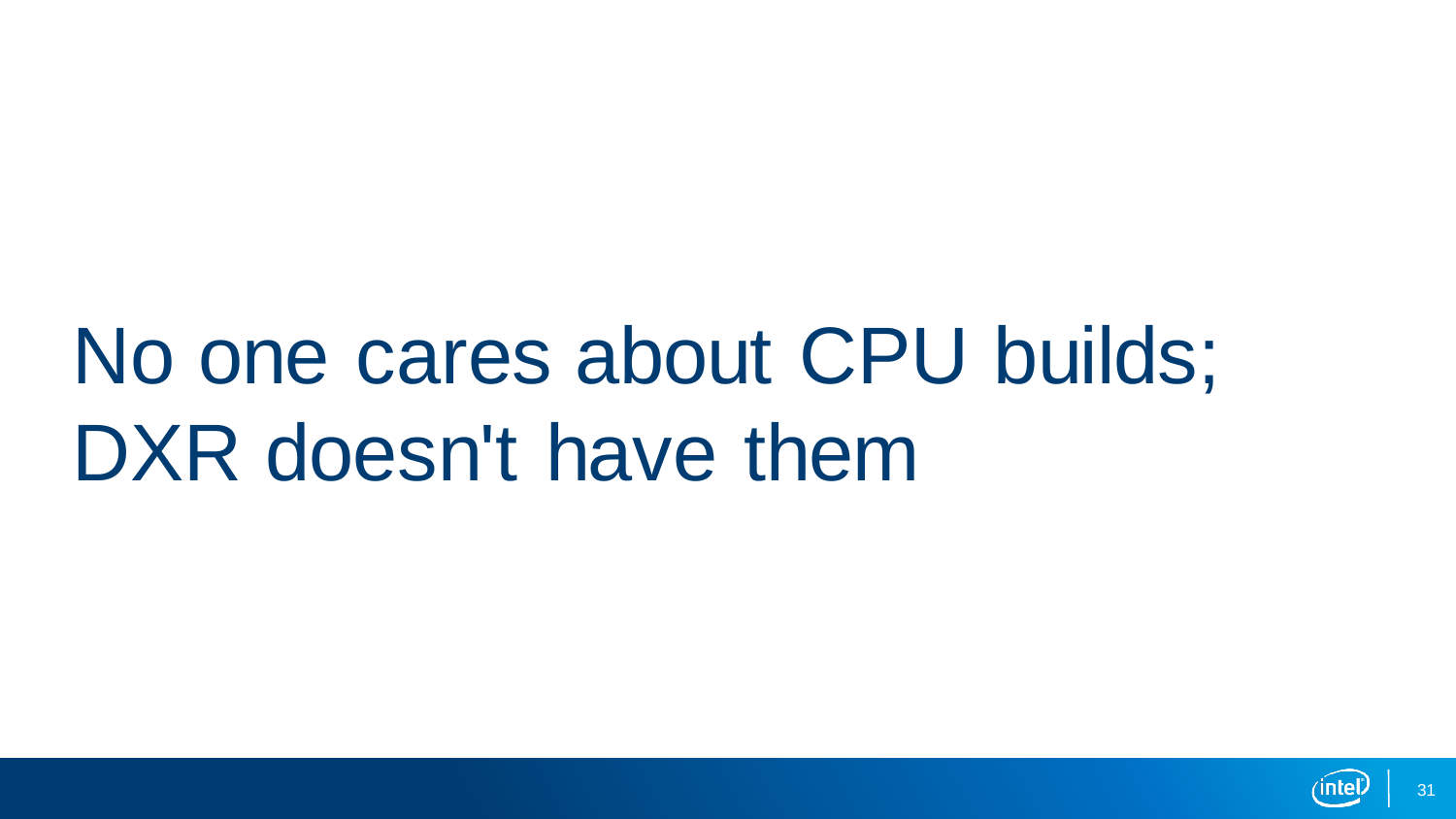### We're not going to talk about BVH building algorithms

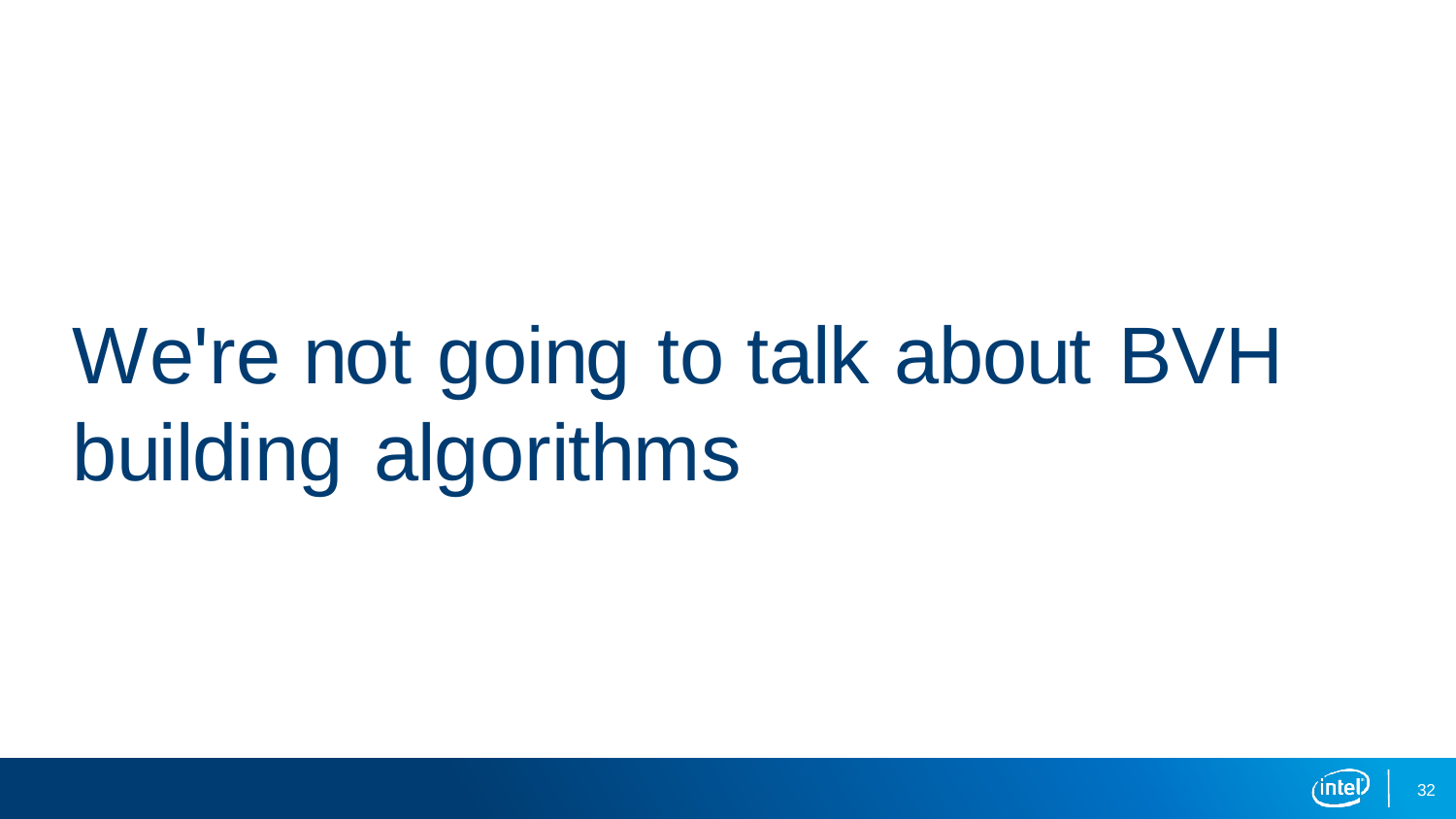### Instead, we'll focus on dispatching BVH building kernels

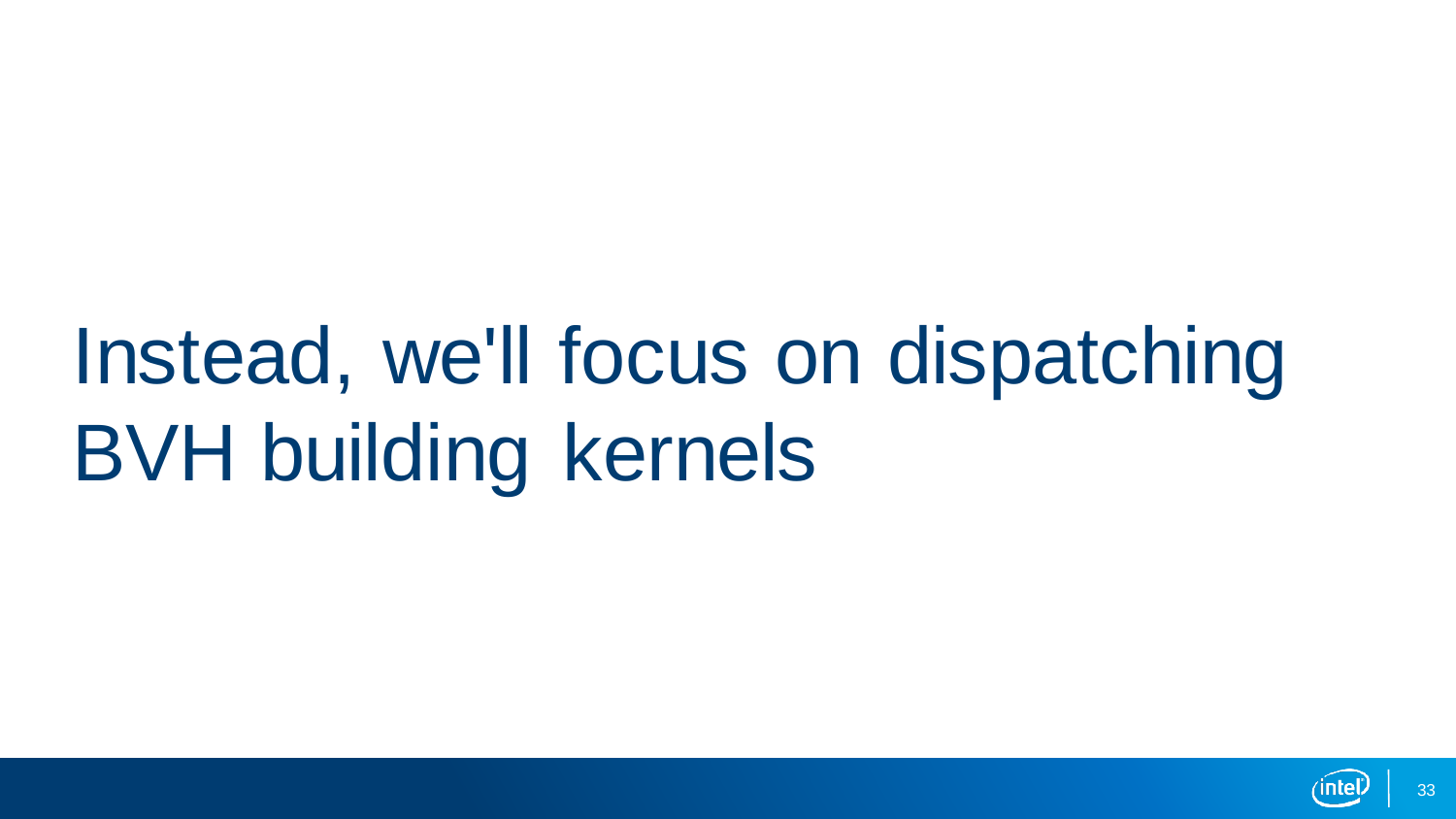#### BVH building kernels

- BVH building kernels are written in OpenCL C
	- Makes them easier to develop/debug
	- Same kernels used for Vulkan and D3D12
- Compiled at build-time and embedded in the drivery binary
	- We wrote a little intel clc build tool
	- Goes OpenCL C -> SPIR-V -> NIR -> intel back-end
	- Based on the OpenCL work from Karol, Jesse, Boris, etc.
- Vulkan driver now sort-of understands the OpenCL dispatch model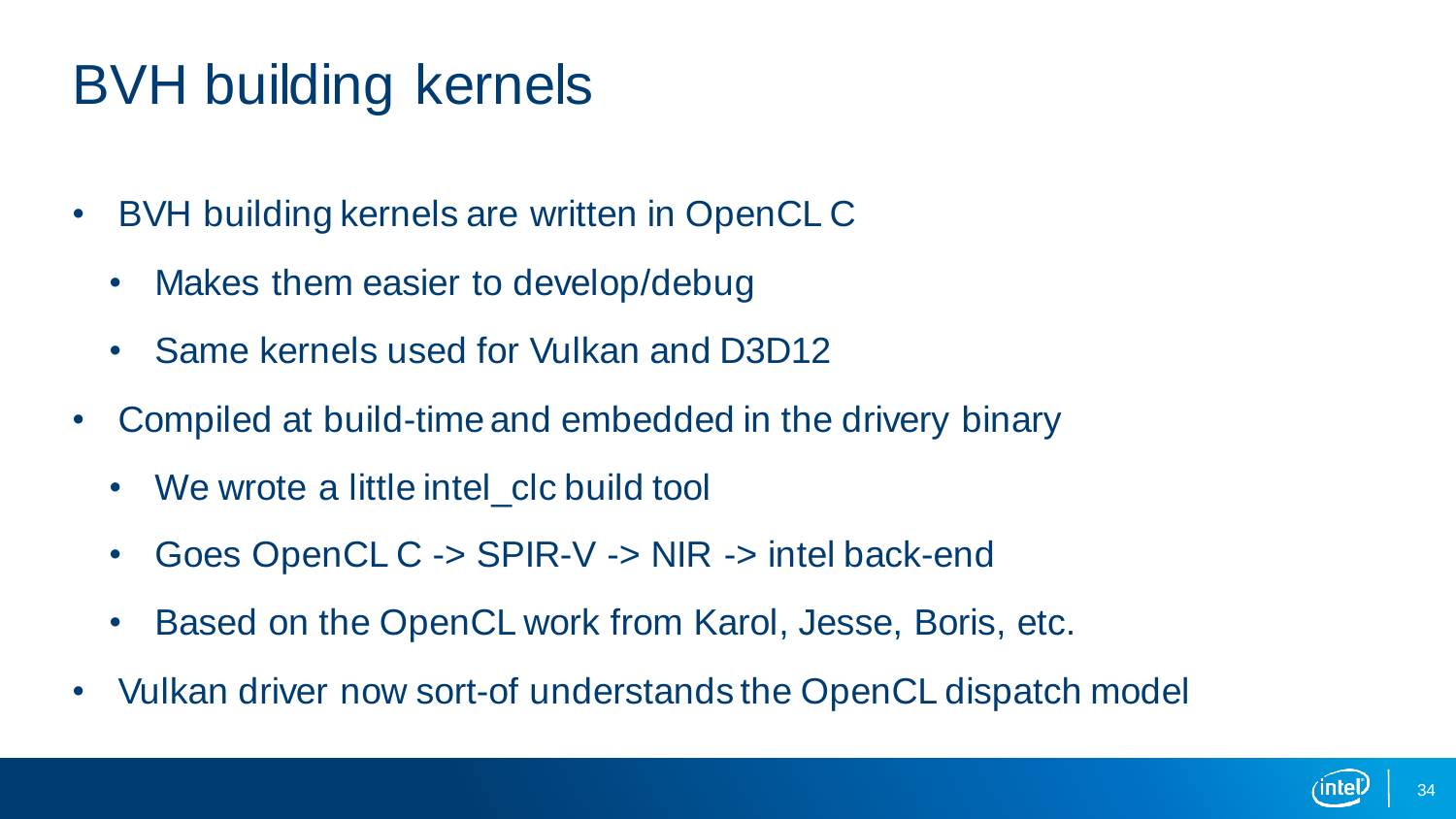#### BVH building Meta-kernels

- A single BVH build requires multiple kernels:
	- Init, parse API data, sorting algorithms, BVH output
	- May be dispatched with different workgroup sizes
	- Dispatch sizes, number of dispatches, etc. may not be static
		- vkCmdBuildAccelerationStructuresIndirectKHR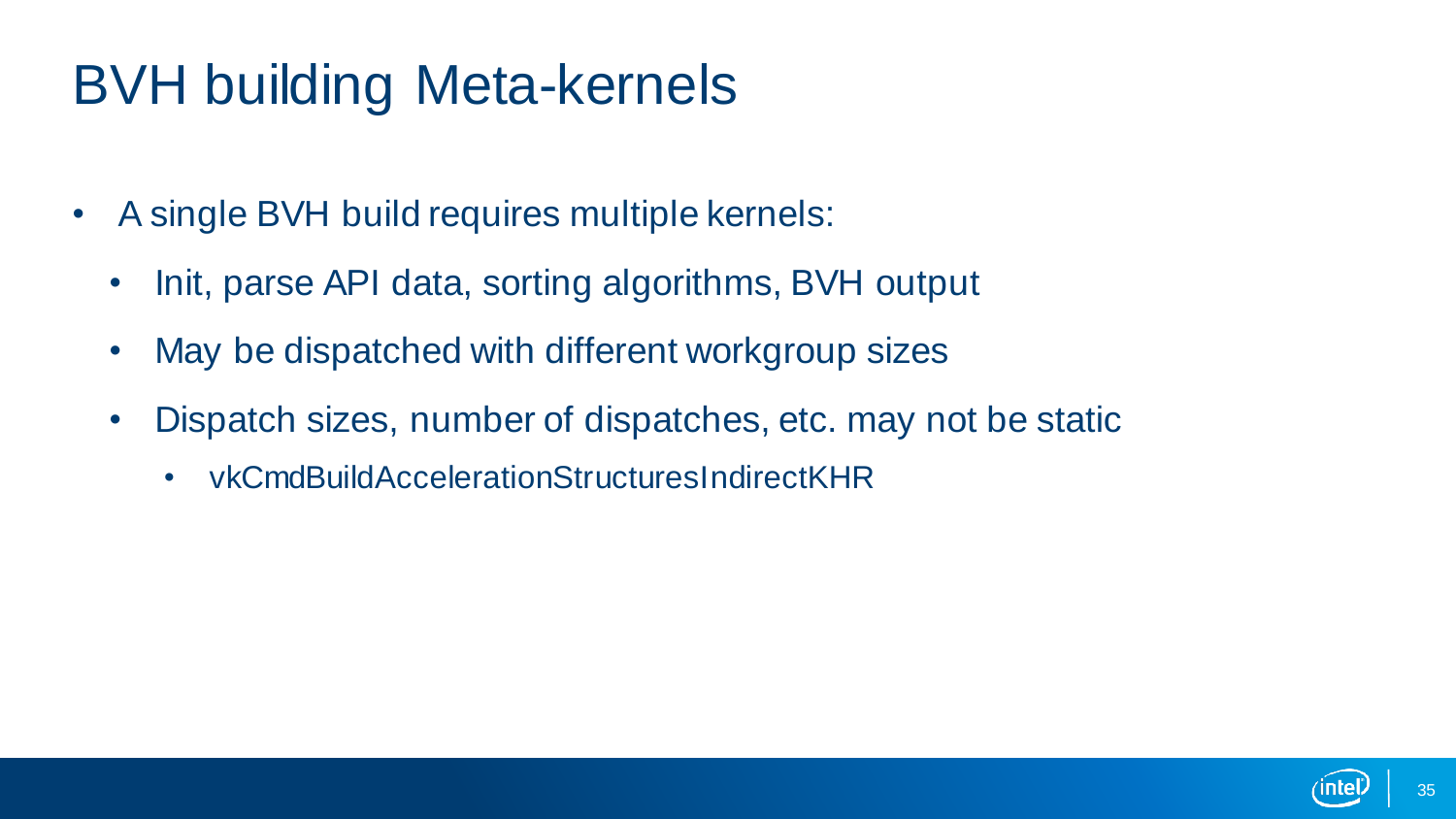#### BVH building Meta-kernels

- A single BVH build requires multiple kernels:
- We developed a new meta-kernel language called GRL
	- Executes on the command streamer
	- Read/write values to/from memory
	- Basic arithmetic
	- Control-flow
	- Can launch a kernel (possibly with indirect dispatch)

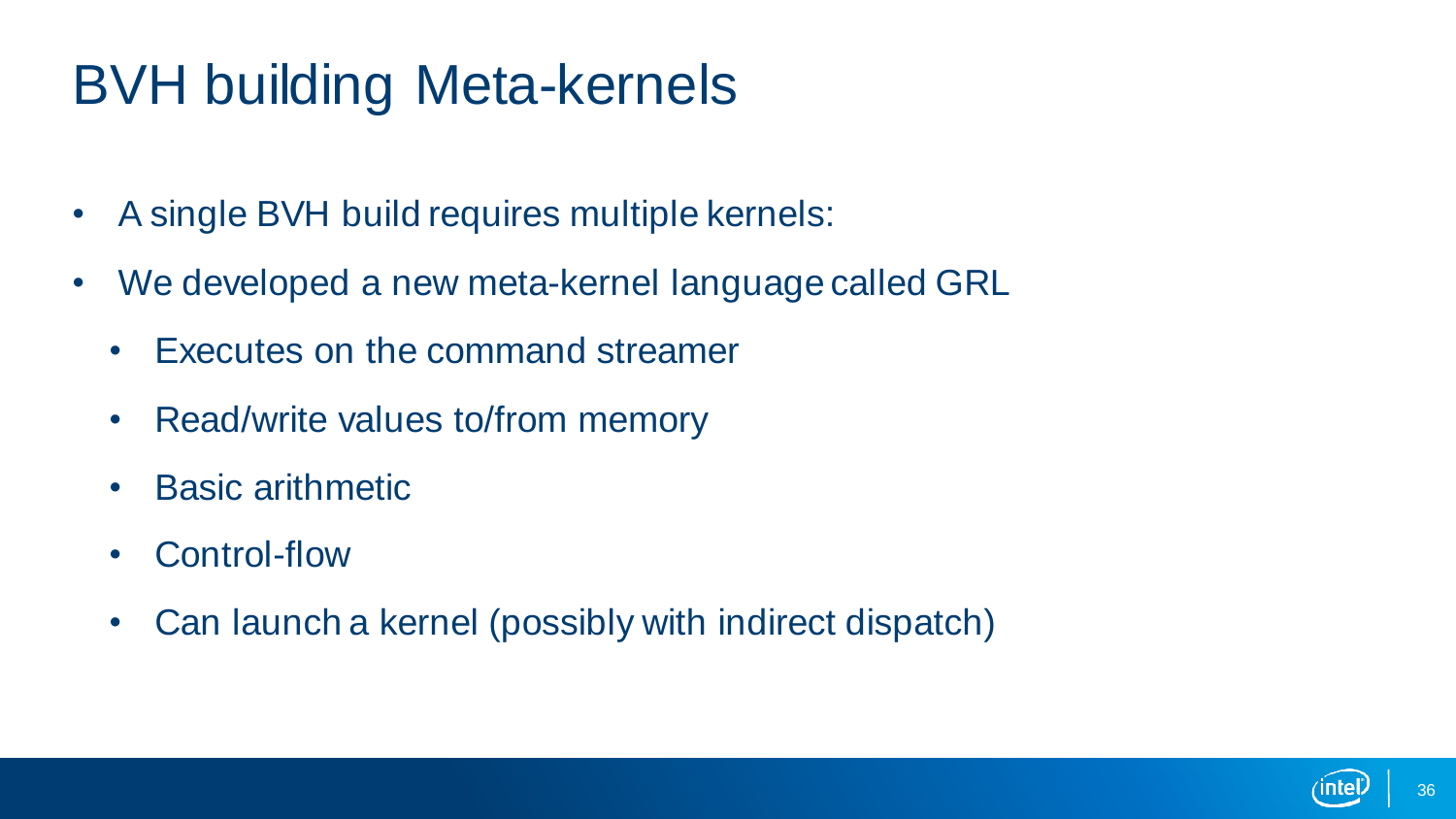#### BVH building Meta-kernels

- A single BVH build requires multiple kernels:
- We developed a new meta-kernel language called GRL
- GRL parser currently written in Python
	- Basic parser using PLY (Python Lex-Yacc)
	- Basic optimizer (mostly copy-prop and DCE)
	- Outputs C with mi\_builder commands

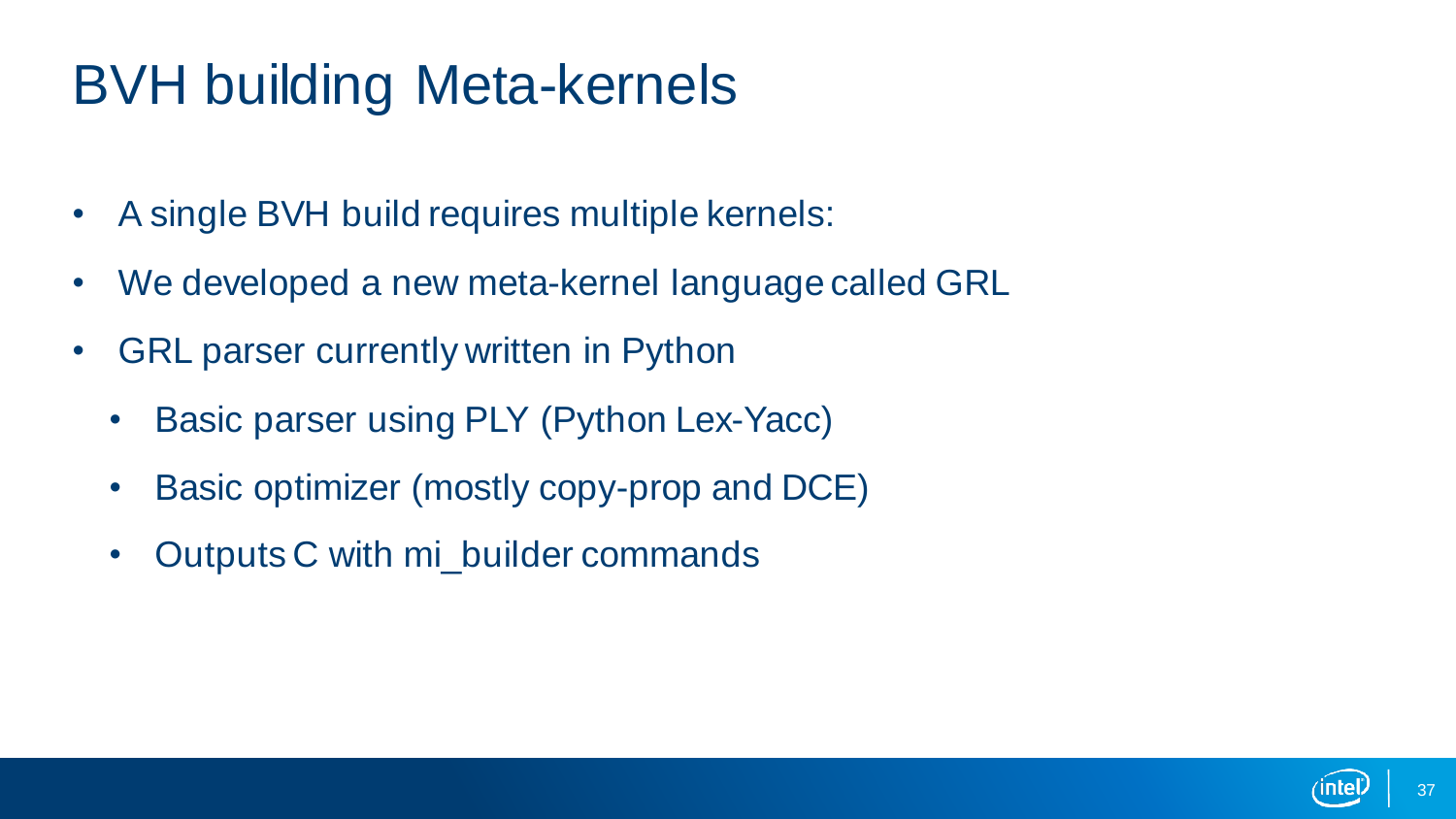#### BVH Building Meta-meta-kernels

- Someone has to figure out how to launch meta-kernels:
	- Select BVH building algorithm
	- Compute sizes and allocate memory
		- Kernels and meta-kernels have inputs and need scratch memory
	- Launch the right meta-kernels in the right order
		- It's not just one meta-kernel per build. That would be too easy!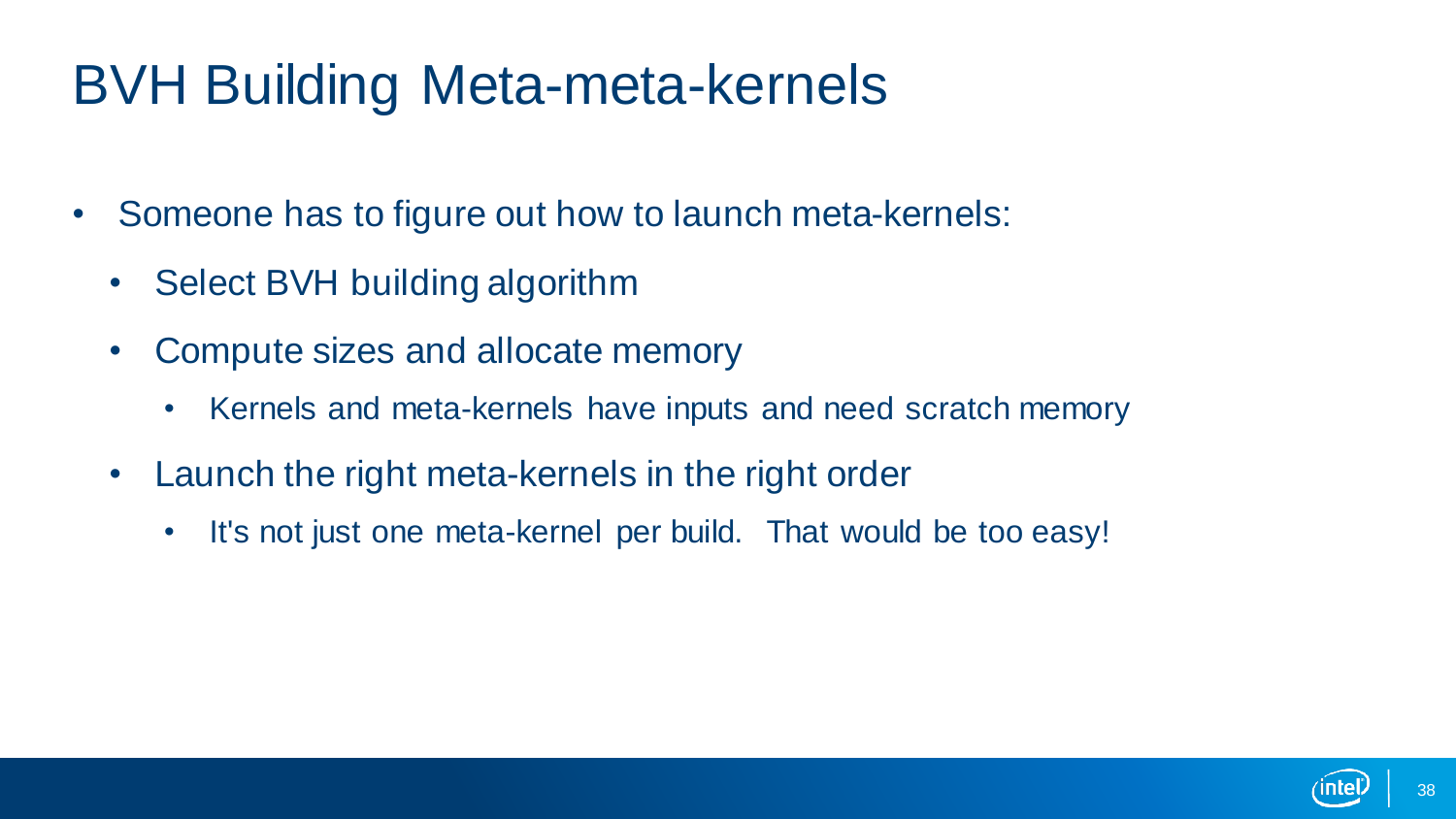#### Are we having fun yet?



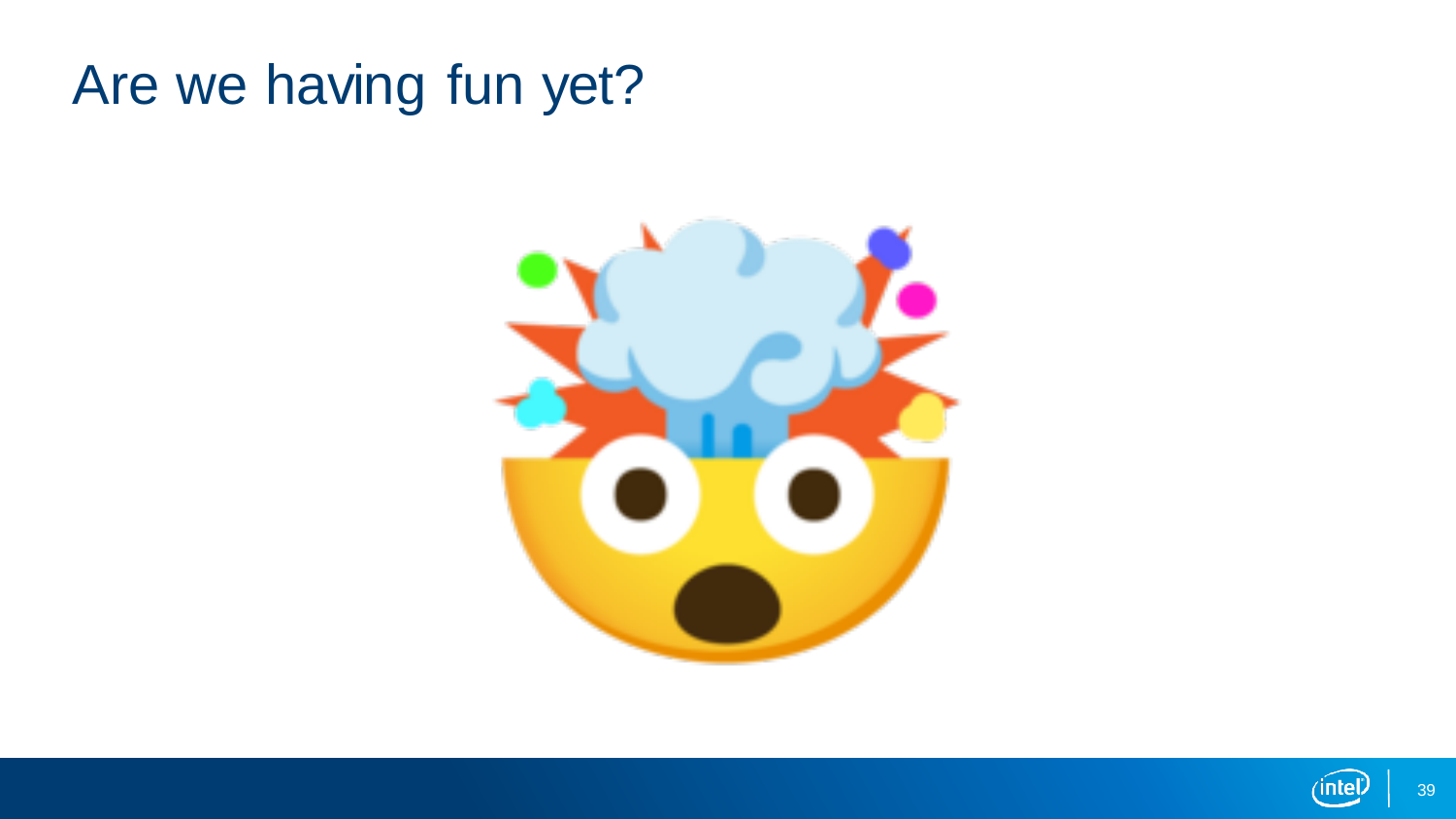#### BVH Building Meta-meta-meta-kernels?



Alt-text: "This is the reference implementation of the self-referential joke."

https://xkcd.com/917/

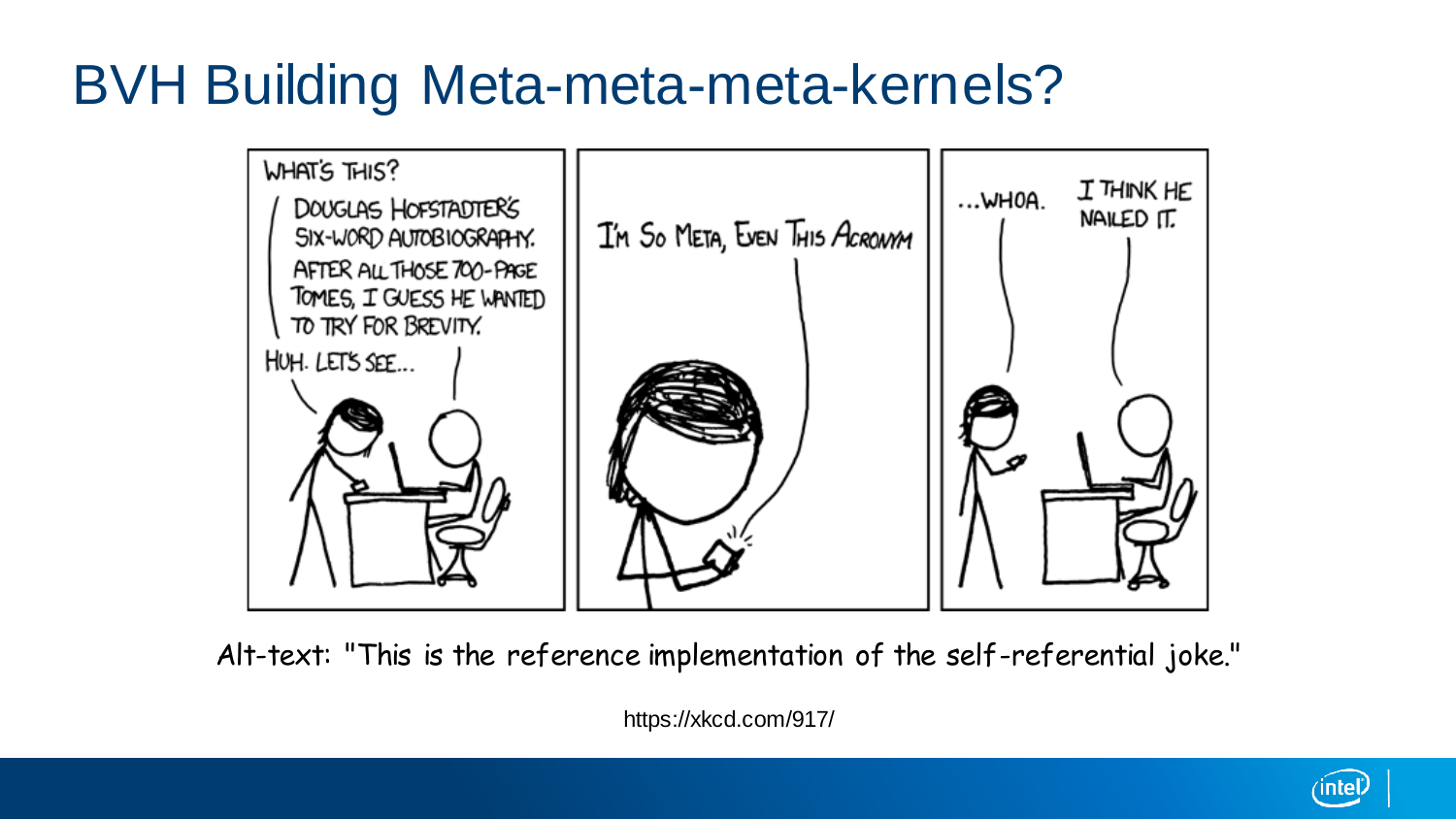- Can we better share code with Windows?
	- We do share the OpenCL C kernel source and GRL files
	- Different GRL file parsers and meta-kernel launch code:
		- Windows is C++-based with a big templated launcher system
		- Effectively duplicates mi\_builder but more complex
		- I wanted something simpler which re-used mi builder
	- Every time we pull new OpenCL C and GRL files, we get divergence
		- This is bad....

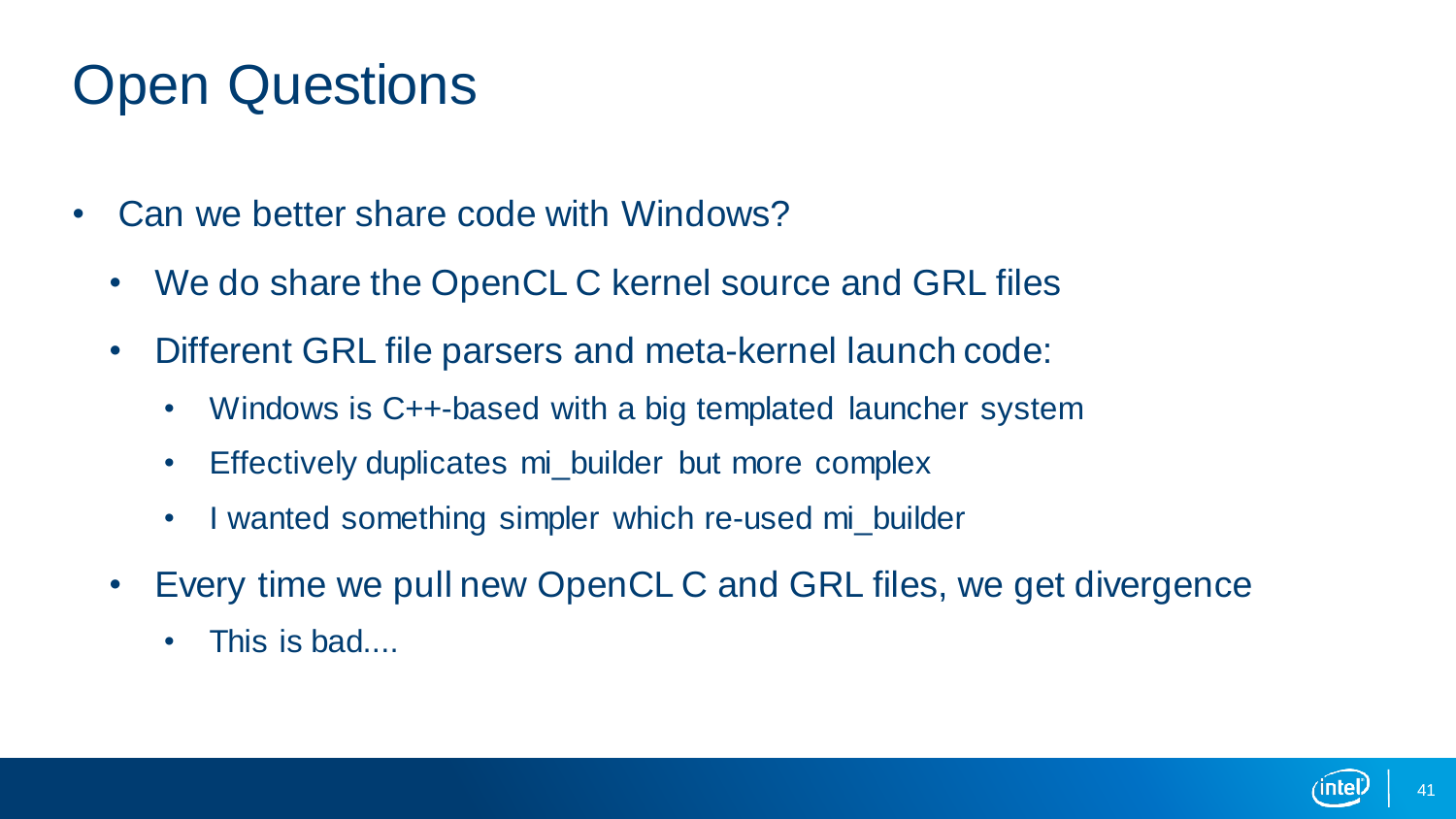- Can we better share code with Windows?
- Can we put more in the GRL files themselves?
	- Might let us share memory allocation and launch algorithms
	- Would come at the cost of GRL getting more complex

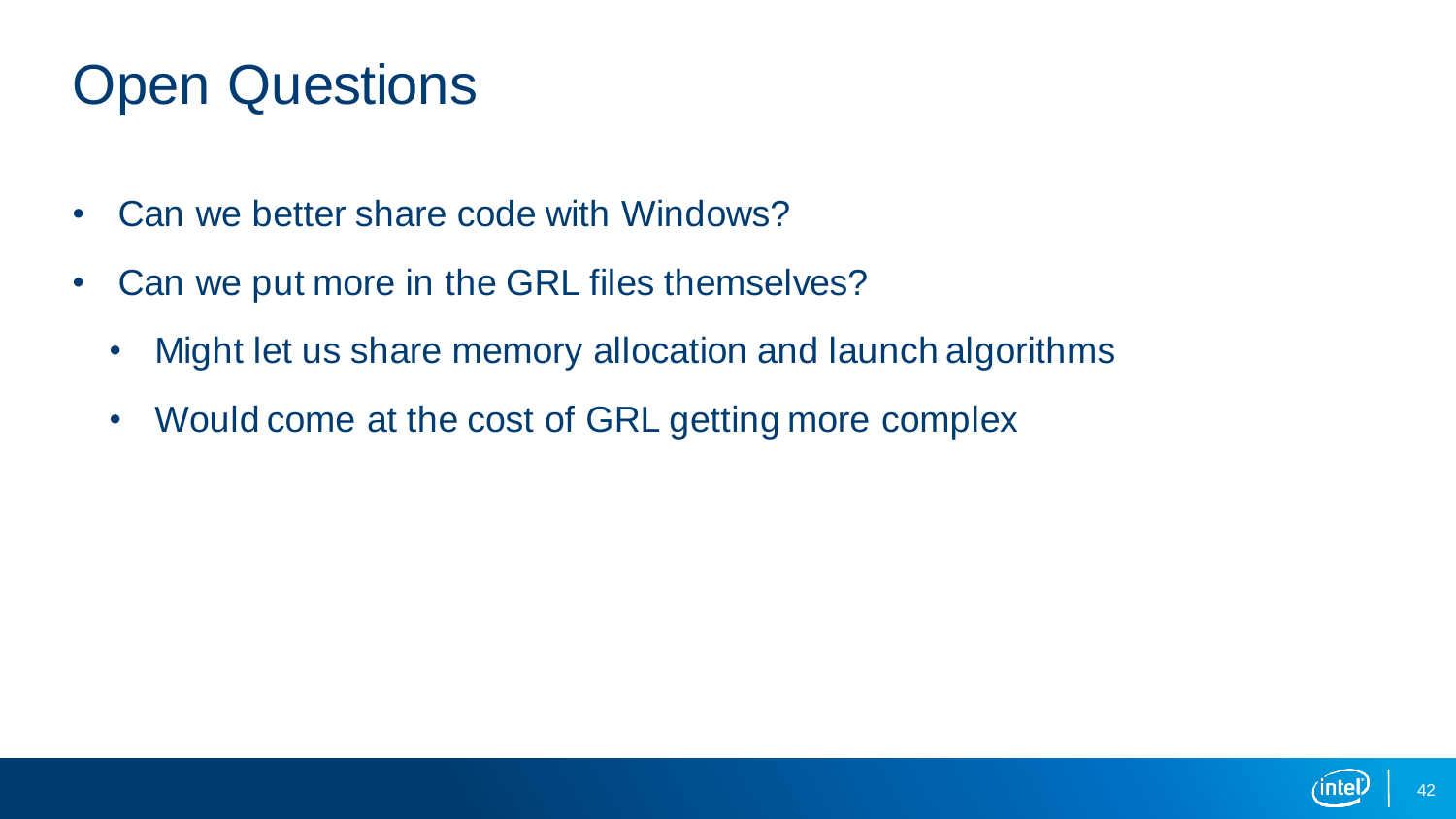- Can we better share code with Windows?
- Can we put more in the GRL files themselves?
- Can we share code with RADV?
	- Ideally, we'd like to, obviously
	- Can AMD do the command streamer stuff GRL requires?
	- How do we abstract binary BVH formats?
	- Should RADV just use Intel BVHs?
		- AMD's hardware design probably makes this possible

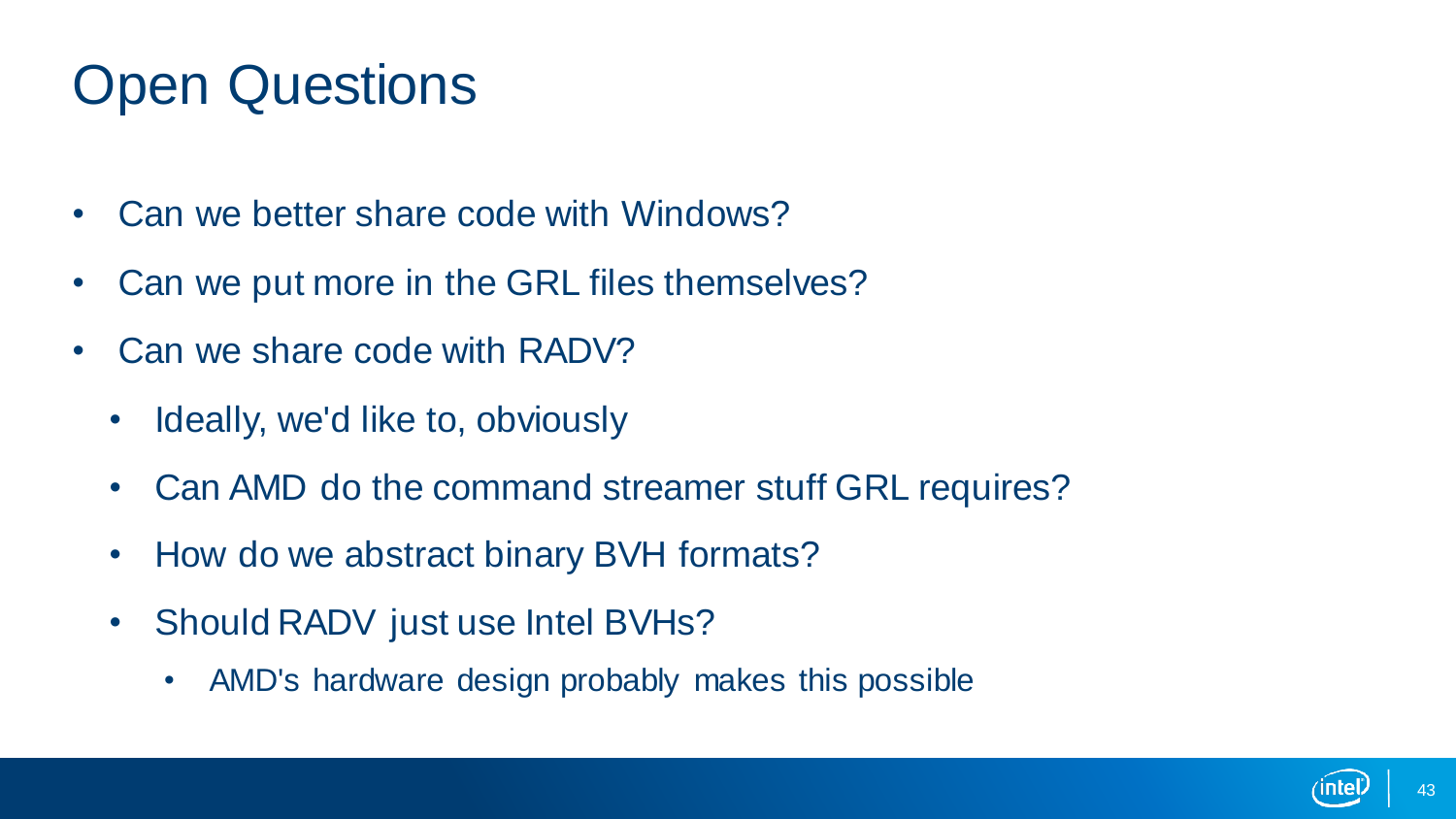- Can we better share code with Windows?
- Can we put more in the GRL files themselves?
- Can we share code with RADV?
- Should we compile GRL files to NIR?
	- Have a NIR back-end that generates MI commands via mi\_builder
	- I really, really, really wish this were a joke....
	- If we're sharing with RADV, it might be a good idea

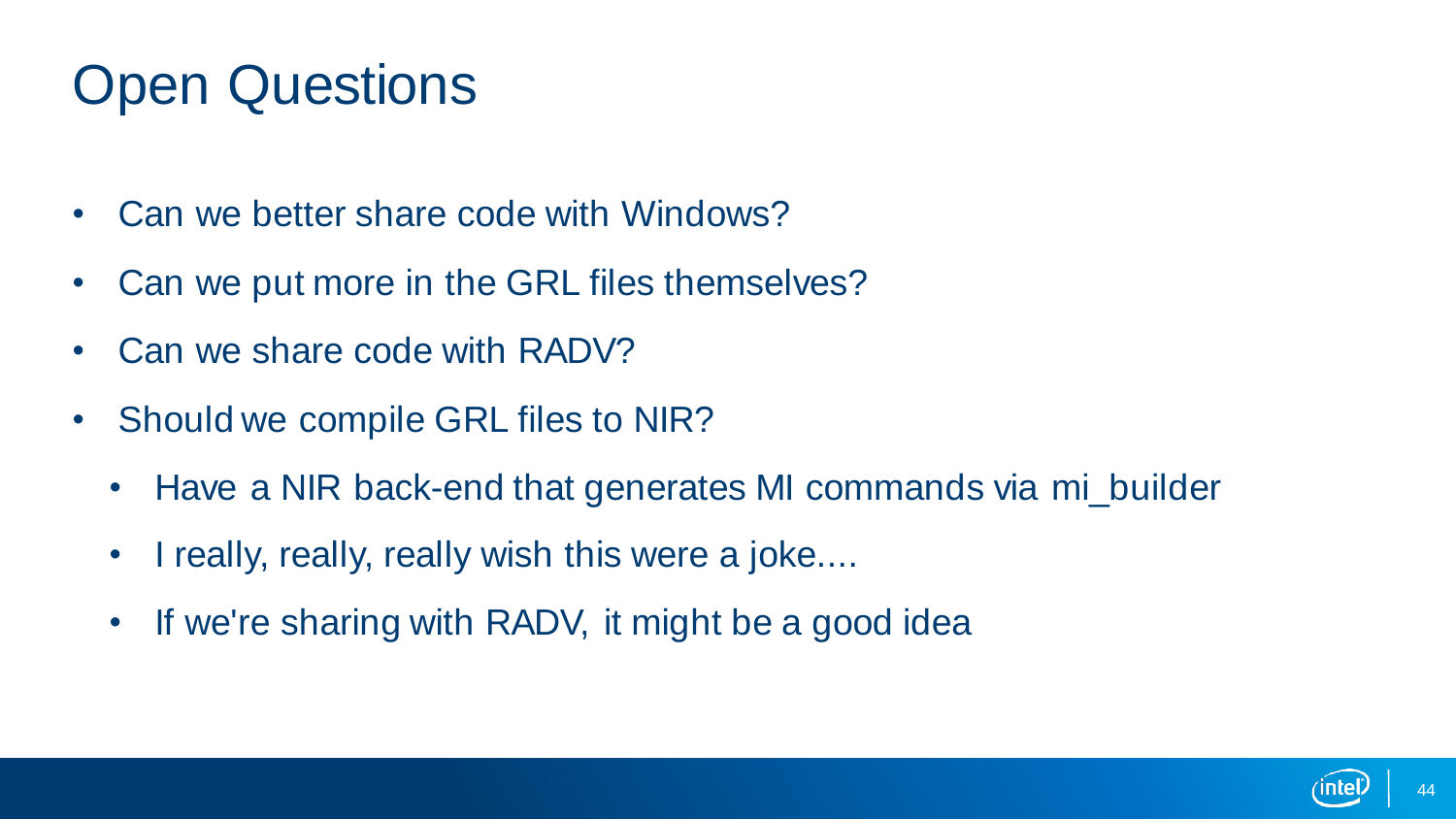

The Intel open-source Linux 3D driver team is hiring! Talk to me (jekstrand) on IRC if you're interested.